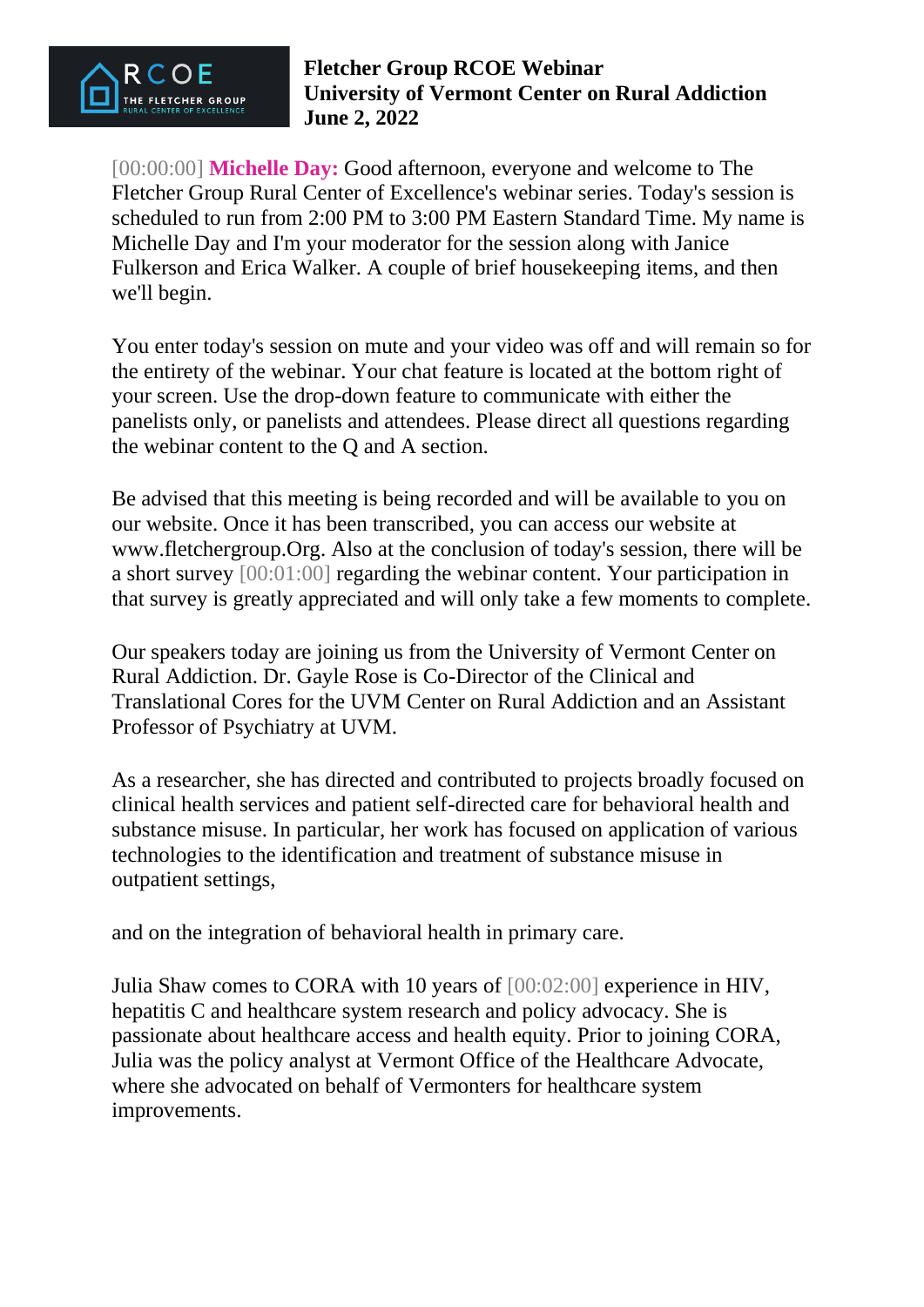

Previously, Julia managed a number of HIV prevention and reproductive health research studies at the Centers for Behavioral and Preventative Medicine at the Miriam Hospital and Brown University, where she gained experience in quantitative and qualitative data collection and analysis. Julia holds a master's in Public Health from Brown University.

And a bachelor of arts from the New York University. She has directly served Vermonters as a volunteer HIV test counselor at Vermont Care since 2013.

Jen Lyon-Horne has over 20 years of [00:03:00] experience working with children, adults, and family to address substance use and mental health needs, including identifying and addressing barriers, individual's experience and accessing appropriate treatment. Throughout her career

Jen has partnered with other providers, agencies, and organizations to promote multi-disciplinary treatment for clients.

Jennifer Noel served as a clinical social worker in Maine with a variety of populations and eventually ran a private practice. She then made a career shift and taught at the undergraduate and graduate level.

Jenny has always been interested in issues surrounding addictions. Before returning to her home state of Vermont in fall 2020, she was a tobacco treatment educator for Maine's Health Center for Tobacco Independence, where she developed educational resources and deliver presentations virtually and throughout the state. She holds a BA in Psychology from the University of Vermont and an MSW from the Boston University School of Social [00:04:00] Work.

Gail, Julia, Jen and Jenny. The floor is yours.

[00:04:16] **Julia Shaw:** Thanks so much, uh, good afternoon. And thank you. So The Fletcher Group for having us, we're really excited to be here today. My name is Julia Shaw. I am the Surveillance and Evaluation Core Manager at the University of Vermont Center on Rural Addiction or UVM CORA. Um, our mission at UVM CORA is to expand addiction treatment capacity in rural communities, by providing consultation resources, training, and evidence-based technical assistance to health care providers and community organizations.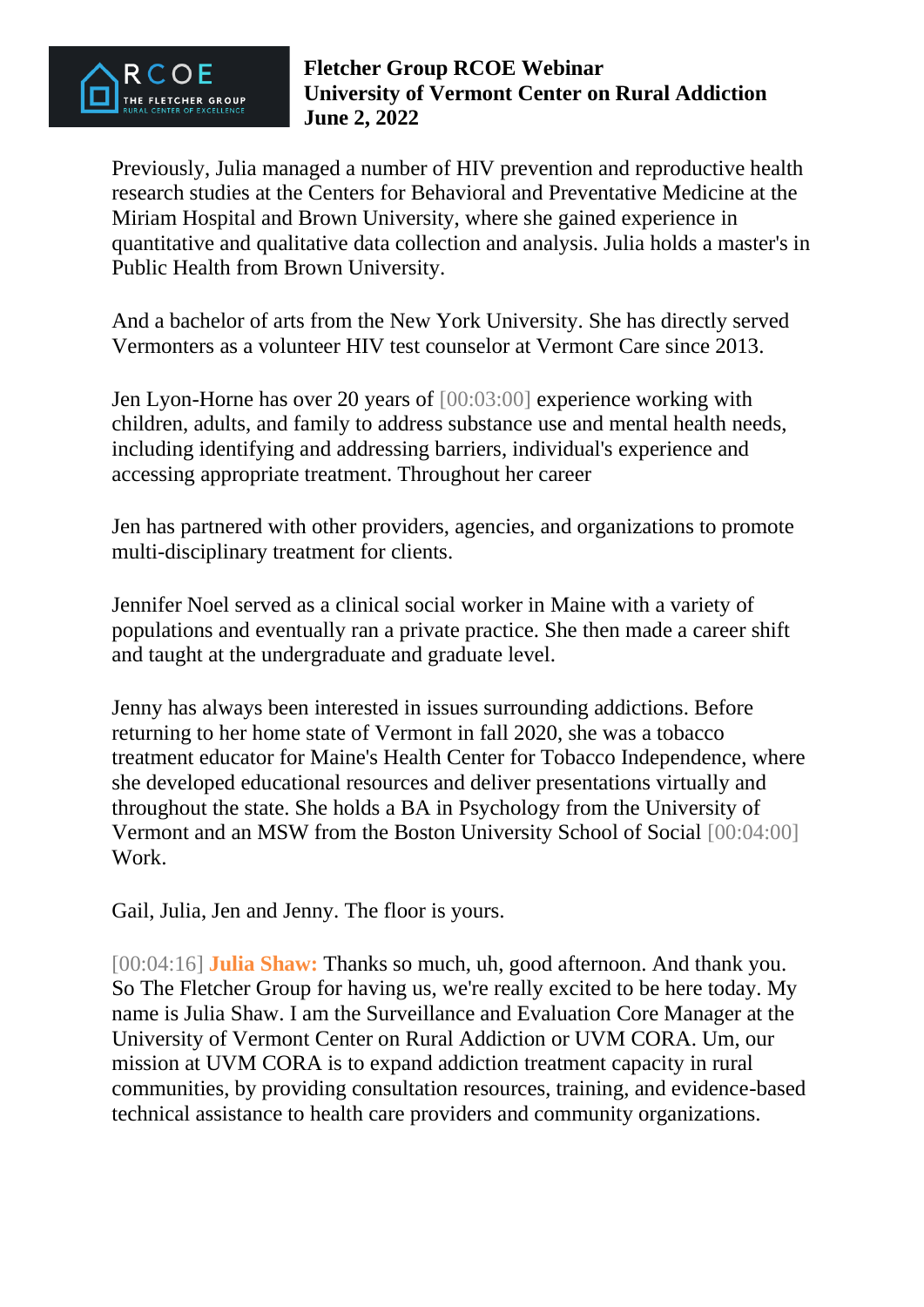

Our main objectives are to identify real time needs of rural communities to deliver evidence-based technical assistance and training and to disseminate education and resources on evidence-based treatment and prevention to rural providers and [00:05:00] policy makers. UVM's CORA primary service area includes rural areas of Vermont, New Hampshire, Maine, and Northern New York.

And our center is also designed to provide services nationally, and we do serve clients in rural areas throughout the country. We have four cores within UVM CORA our surveillance and evaluation core, which I will speak to today, our best practices core, our education and outreach core and our newest group, which is the clinical and translational core.

And you'll hear about each of these cores in today's presentation. So throughout our presentation today, we'll use the example of Dr. Nelson. Dr. Nelson is a fictional healthcare practitioner who represents a typical client. We might work with that UVM CORA. For our purposes today, Dr. Nelson is a rural Maine primary care provider with 20 years of experience in a small private practice.

She is wavered to prescribe buprenorphine, but she's not currently treating patients with [00:06:00] medication for opioid use disorder. She wants to provide high quality care and wants to address all her patient's concerns each time they come to see her, particularly given the rural nature of her community and the transportation challenges that her patient space.

So our general process at UVM CORA, sorry, our general process that UVM CORA has been to first conduct a baseline, uh, has been to first conduct a baseline needs assessment in each state and our primary service areas. These are statewide surveys of practitioners and community stakeholders, which I'll speak to further later in the presentation. We then proactively reach out to survey respondents and offer our resources.

Our best practices core provides technical assistance in areas requested by the provider organization. And then we maintain those relationships and provide ongoing engagement and technical assistance. Our baseline needs assessments as well as our TA interactions inform our [00:07:00] education and outreach activities and help us decide which resources to create and disseminate.

So there's surveillance and evaluation core is where I work within UVM CORA. We do the data collection and analysis for the organization using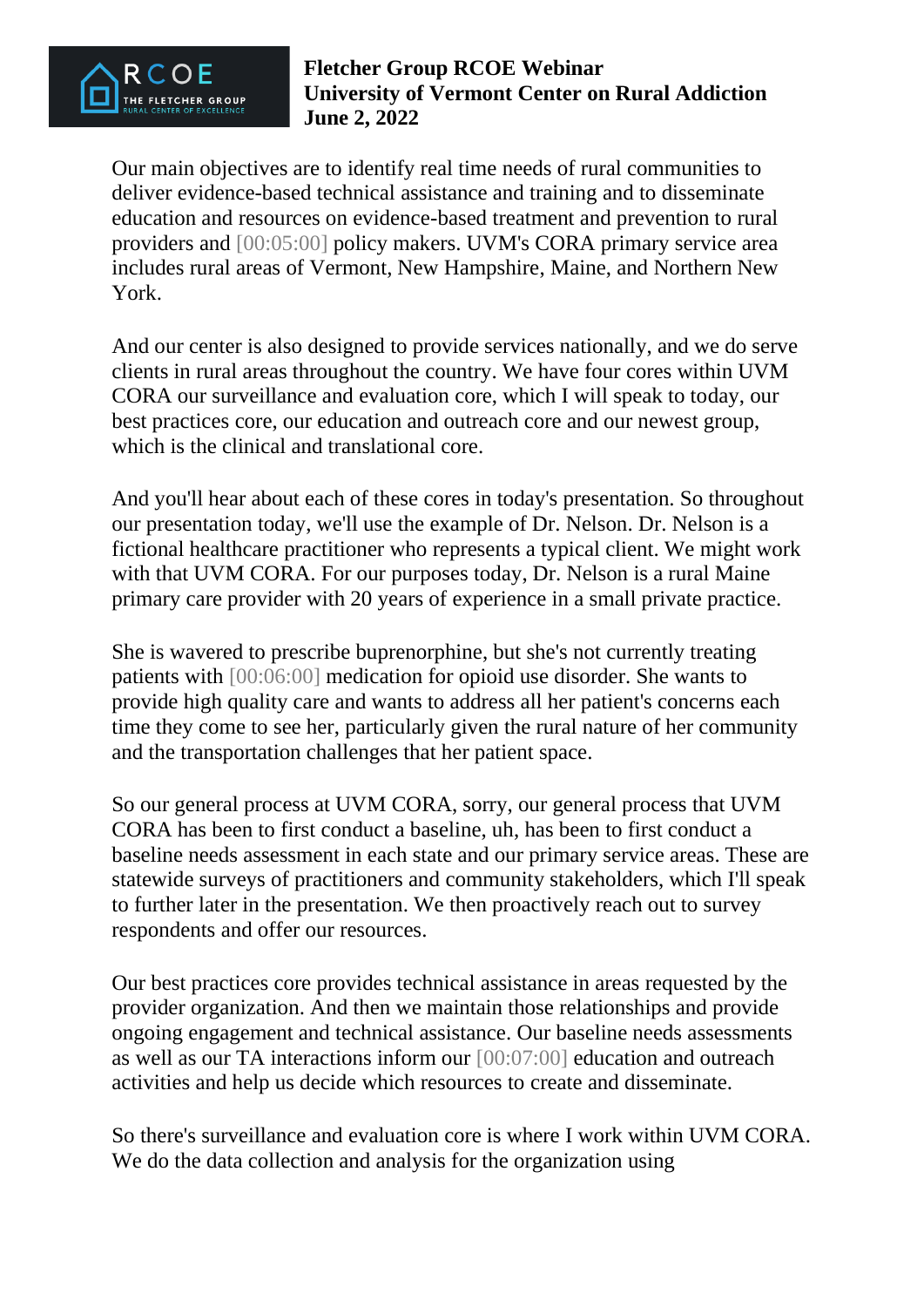

epidemiological methodologies to identify treatment needs and barriers in rural counties. We gather direct input from providers, patients, families, and policy makers using quantitative surveys and qualitative interviews.

We also monitor substance use patterns in rural communities by looking at larger data sources, including public health and claims data. Our work informs UVM CORA's technical assistance and outreach efforts. And we also disseminate data to our rural stakeholders. So, as I mentioned previously, we completed statewide baseline needs assessment surveys in Vermont, New Hampshire and Maine.

These surveys included substance use concerns, barriers to treatment, comfort treating substance use disorders, beliefs about treatment and [00:08:00] impacts of COVID-19. We also ask practitioners which UVM CORA resources would be most useful to them. And all of our baseline needs assessment data reports can be found on our website at UVM cora.org/resources.

Okay. So returning to Dr. Nelson, let's take a look at some of her concerns. So Dr. Nelson is worried about recent overdoses in her community. She's worried about increased stimulant, stimulant use, um, patients with chronic conditions who smoke and use alcohol. She's unsure if MOUD replaces one addiction for another, and she's worried her patients might divert their medication.

She's concerned about transportation challenges in her rural community, and she knows it's difficult for her patients to see different providers for each of their concerns. She worries that her patients won't discuss their substance use issues due to perceived stigma. And she's not confident that she knows the most current evidence-based treatments for substance use disorders.

So [00:09:00] focusing first on her second concern, she's worried that MOUD replaces one addiction within mother. This is something we do see in our data. Um, so in our baseline needs assessment survey, we asked practitioners to report their level of agreement with the statement medications given to treat people with opioid use disorder, replace addiction, to one kind of drug with another uh another.

These data are from our main baseline needs assessment. And if you look at the bottom row, you'll see that among practitioners who are not currently treating patients with MOUD 50% disagree with the statement while the remaining 50%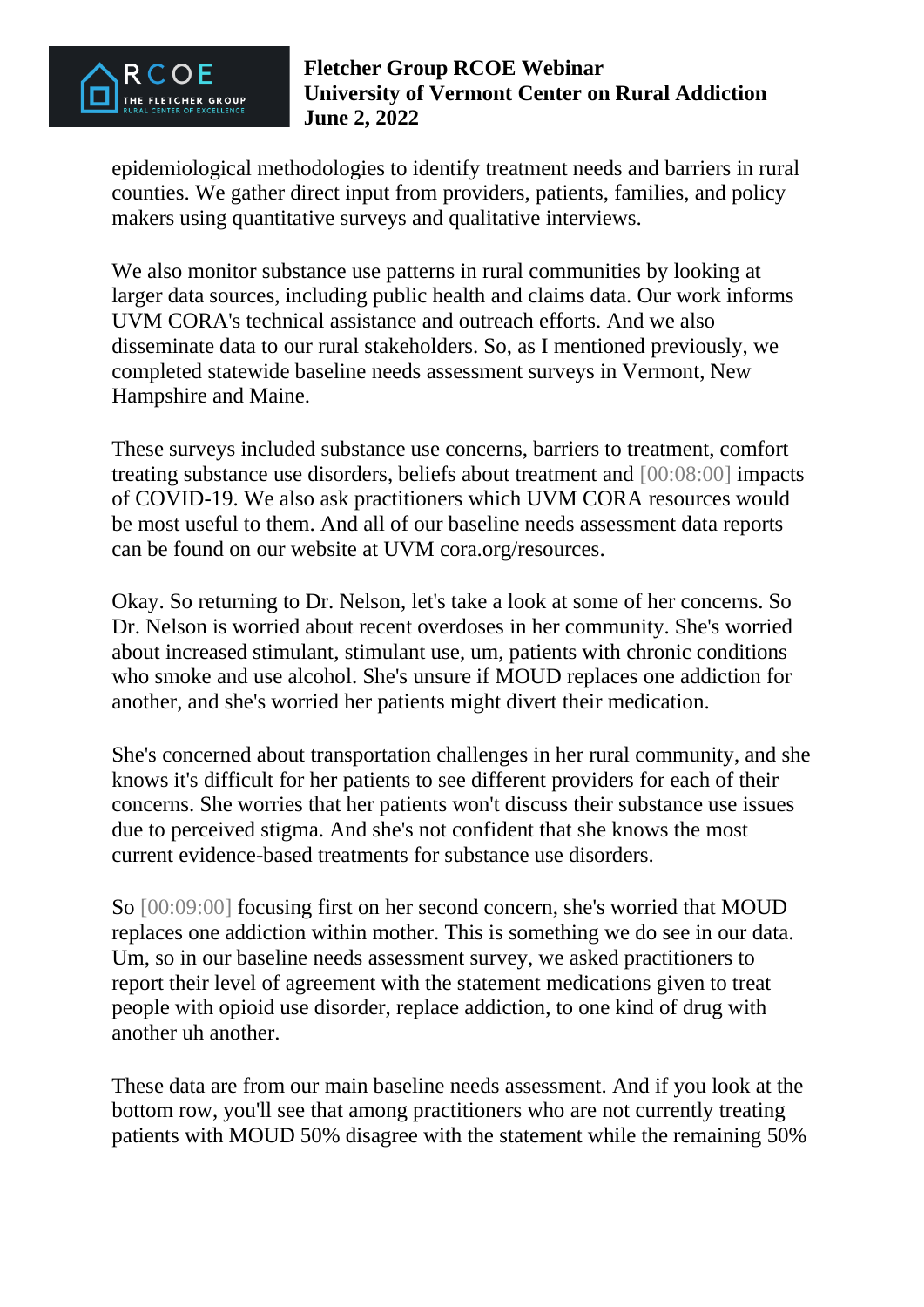

either agree or are unsure. In Maine the vast majority of our practitioner, respondents did have waivers to prescribe buprenorphine.

So many of these respondents like Dr. Nelson have waivers, but are not currently treating patients and have continuing worries about MOUD. So we know this is an area where there is significant opportunity for education. Looking at a few other [00:10:00] concerns um, medication diversion, stigma, and knowledge about evidence-based practices. Many rural Maine practitioners included these concerns in their top barriers to treating patients with MOUD for primary care providers

medication diversion was the second most endorsed barrier. Around one third of primary care practitioners selected lack of training and experience and stigma and bias and 17% cited, MOUD effectiveness concerns. And you can see that at among addiction medicine, practitioners, stigma was the most reported barrier.

So moving on to Dr. Nelson's goals, she wants to gain understanding of SUDs and how to treat them connect with colleagues who are up to date on SUD treatment, best practices and provide free education materials, and supplies to her patients who are at risk of overdose. These are the UVM CORA's services that practitioners rated as high priority.

And you'll see that each of Dr [00:11:00] Nelson's goals are represented here. So polysubstance support was the most requested resource and money practitioners like Dr. Nelson wanted support with co-occurring conditions, mentoring from champion providers, harm reduction supplies, and other technical assistance related to treatment best practices.

So the data that I just talked about are the kinds of things we use to inform our technical assistance, assistance and outreach activities. Um, and I'll hand it over now to Jen Lyon-Horne, who will talk about our best practices core and their technical assistance activities. Good afternoon, everyone.

[00:11:37] **Jennifer Lyon-Horne:** Thank you Julia so much.

I appreciate it. I am the UVM CORA Best Practices Core Manager. And much like that last, that last slide that Julia showed you. Um, this process really on the screen right now is the foundation of our core. This is how we go about providing technical assistance. Um, [00:12:00] and one of the inputs absolutely is the baseline needs assessment.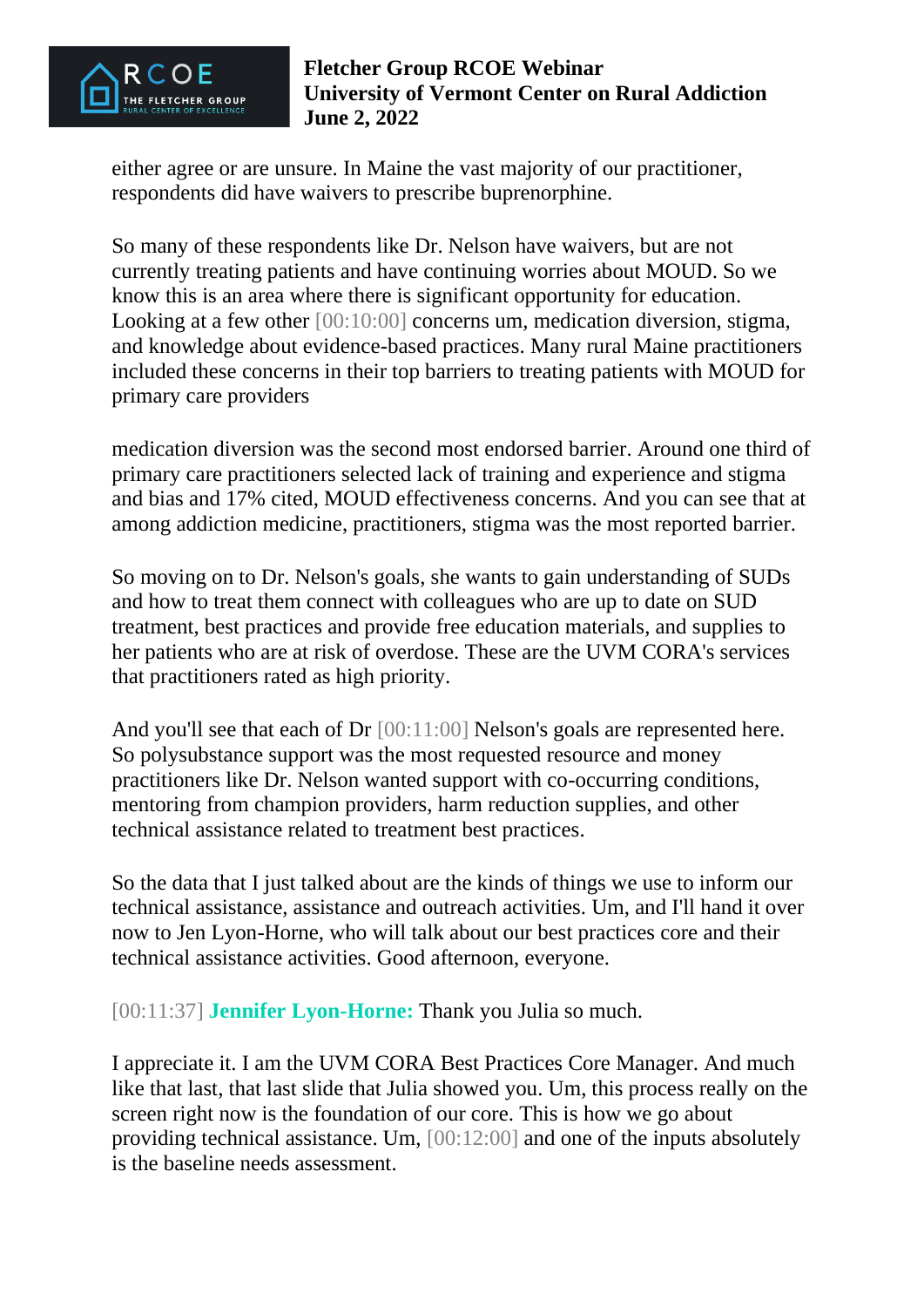

Um, we also receive requests for technical assistance through various other inputs as well. Um, but this is, this is the process that we, that we use in every, every technical assistance, um, interaction that we have and really each TA, or we call it a TA short for technical assistance. Cause that's, that's a bit of a tongue twister.

Each TA is unique because of this process. And so, you know, you have that first step of request. Um, then we, we connect with whoever's requesting the, um, the technical assistance and we talk a lot with them about what the unique needs are of their patients or their clients. And so we just kind of say to them, okay, tell us, tell us about your practice, tell us about your patients or your clients.

Um, you know, what's working for you. What could be, um, what could be helpful for you in terms of resources? [00:13:00] And then we actually identify what those resources are and how they can meet the unique needs of their patients and clients. The last step in that process is to disseminate the supplies. Um, and if there are other resources in UVM CORA, that would be helpful, which typically there are, we will then make that, um, that warm handoff to the appropriate, the appropriate core.

Next slide please.

So we actually, um, we address and have multiple conversations about multiple topics. Um, these six right here are the ones that we have been having most recently, I would say in the past, in the past year. Um, and again, we can, we can address any topics, any needs or, uh, of support that are helpful. But, um, today I'm going to just focus on a couple of them and talk about the resources we utilize to address these topics.

Next slide, [00:14:00] please. So, um, as most of, you know, overdoses have increased significantly in the last couple of years, um, some of that being due to fentanyl, being present in opioids and, and, um, and stimulants as well. Another thing that we saw was many states had to shift their resources to addressing COVID-19, which made it much more difficult to D um, to have access to Naloxone.

And w just as a, um, as an aside, I'm just saying Naloxone, but what we, um, what we distribute is intra-nasal Naloxone. So there is an intramuscular, but we, um, um, are doing the intra-nasal. So one of the things that was most concerning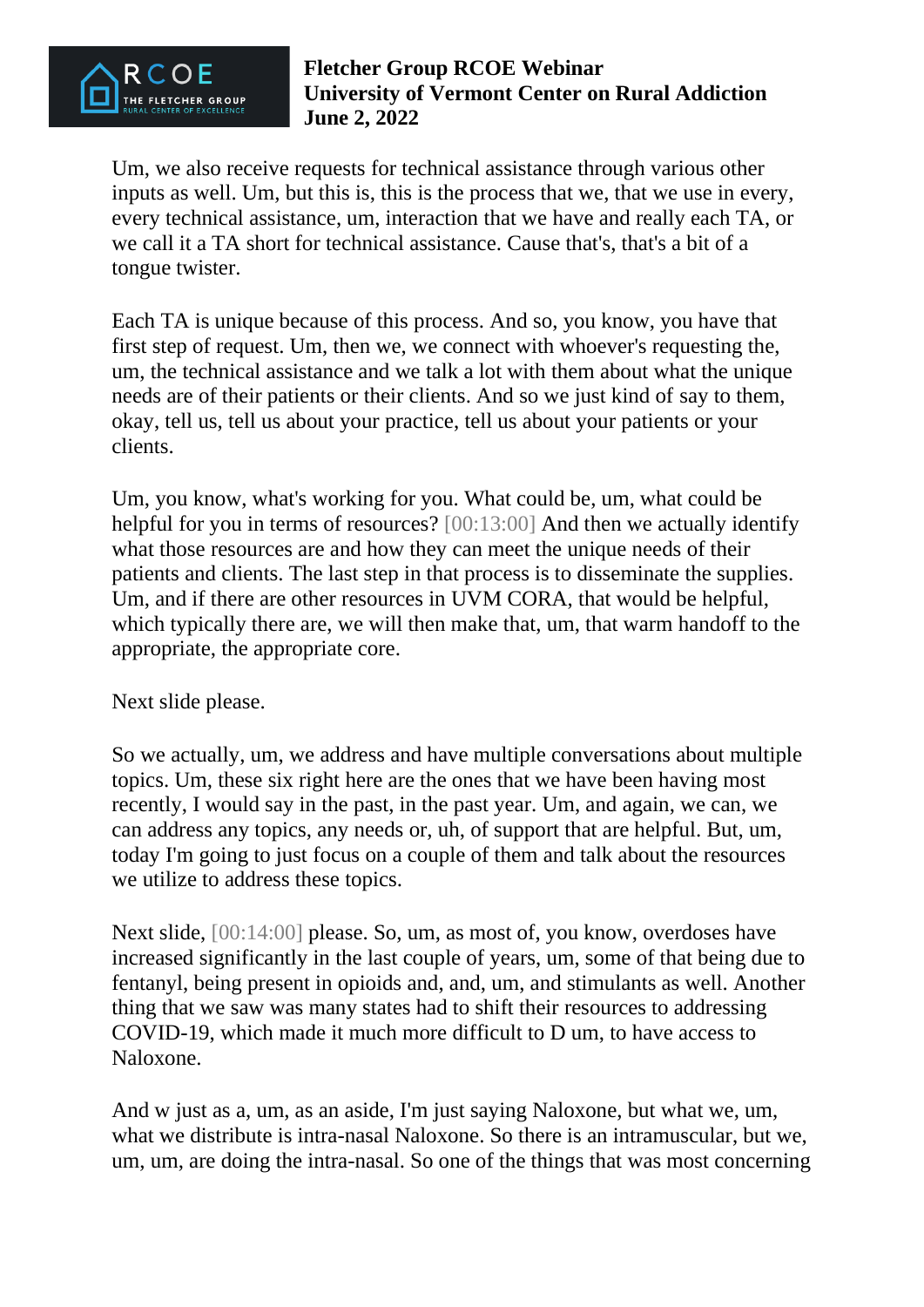

to us was that syringe service programs especially were reporting that they had to prioritize Naloxone for only their high risk clients, which was really super concerning.

And so we made the decision to go  $[00:15:00]$  ahead and supplement the supply of Naloxone to folks as much as we, as much as they needed. Um, this, these numbers only are only documenting the number of doses that have been sent out since August, 2021. So we've certainly been doing it beyond that, but we just wanted to focus on the last 10 months or so.

So you'll see, in Vermont, we sent out over 1100 doses, New Hampshire, over 600 doses. And in Maine, almost 3000 doses for a total of over 4,600 doses. In many of the organizations, um, there really is a wide range of, of organizations, syringe service programs, recovery centers, peer centers, HIV and HCV resource centers.

Um, MOUD providers and MOUD stands for, uh, medications for opioid use, opioid use disorder, OB/GYN MOUD providers and family practice providers. And that is not an exhaustive list, but we want to do at [00:16:00] least identify, um, you know, some of, some of the organizations. Next slide, please.

So while we have focused our efforts in increasing access to Naloxone for providers and community partners, we realized that it's also important to figure out a way to have Naloxone available 24/7. A lot of those community partners and a lot of the medical providers obviously are, um, are only able to provide Naloxone during, during the hours that they're open.

Um, so we became aware of these opioid rescue kits that were developed, um, in an effort to increase bystander responses to an overdose and to make it easier. And. Um, these, the, the organization that we have connected with thus far around these is Naloxone box and, um, the Naloxone boxes come with, um, um, they, they don't come with enough, the Naloxone, although we do provide the [00:17:00] Naloxone and they have, uh, they also have a plastic face barrier in, in the, um, the kit as well, so that they can, the person can use that in an event of an overdose and doing rescue breathing.

And we, what we really, what we really were hoping to do was to distribute some of these in some places that, um, you know, might, might not typically, might not typically have Narcan, um, Naloxone. And so some of the places,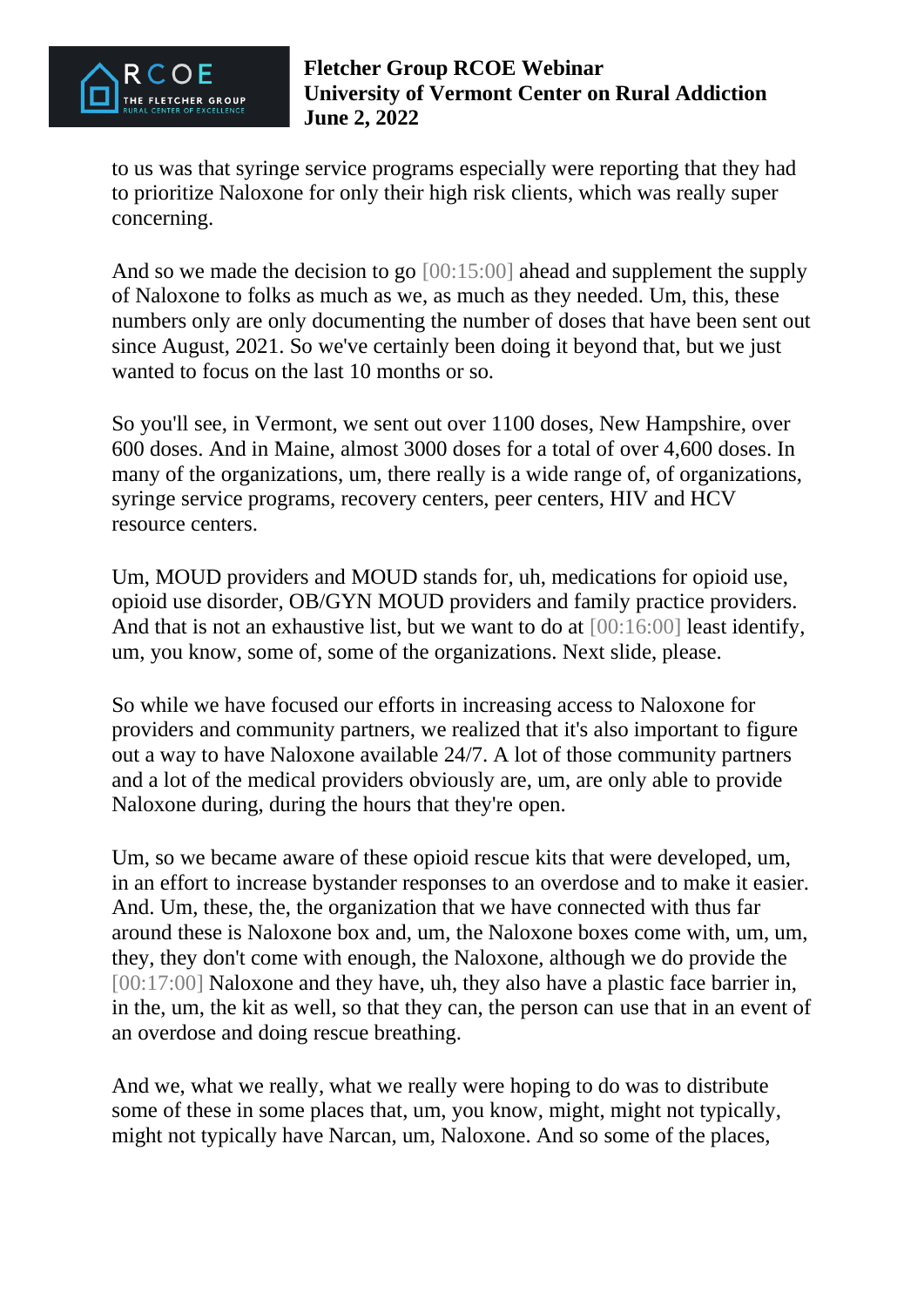

interestingly enough, have been, um, public places. So libraries, um ferry docks schools, um, town halls, convenience stores, um, you know, construction sites.

I mean, you could really, you could really put these, um, you re really put these Naloxone boxes in, in at, you know, anywhere. Um, one of the, one of the things that we're looking into is you're not supposed to mount these in cold states where the temperature may drop below four degrees because that's [00:18:00] when Naloxone can freeze.

And so we actually are right now doing some testing of some insulated bags to see if we could place the Naloxone in those insulated bags, which would then, um, keep the Narcan above four degrees, keep it from freezing. And again, so these could be used outside anywhere. Um, Um, so the, the only other thing that I want to mention in terms of being able to provide easier access to Naloxone is you probably have heard that there are some states that have been purchasing vending machines and filling those vending machines with Naloxone and other harm reduction supplies.

Um, so I just wanted to put that on, put that on your radar. Certainly, um, our center hopes to be able to pro to provide those at some point, but, um, it is right now, um, you know, we, we haven't been able to do that, but we're certainly watching whatever. What other states [00:19:00] are doing as well at. Oh, and the other thing, sorry to mention about the Naloxone boxes as we did, our core did work with Nalox Box to develop a protocol.

And, um, you know, part of the protocol was around identifying, working with, um, with first responders to really identify where they were responding to calls so that if, even if it was, um, you know, if it was a, um, an area where there was five or six houses where they typically were called to maybe there was a convenience store where, um, Nalox Box could be, um, could be mounted.

So that's, we really did, did work hard on this protocol to help kind of guide folks around where to use them, how to use them. Um, and that kind of thing. Next slide please.

So the other, um, the other harm reduction. Supplies that we have been providing our fentanyl test strips. And as you will see here, [00:20:00] just since, um, August of 2021, we have distributed over 57,000 fentanyl test strips. And, um, you know, I, if I don't know if all of you are familiar with, with what they are and why they're, so why they're so important, but, you know,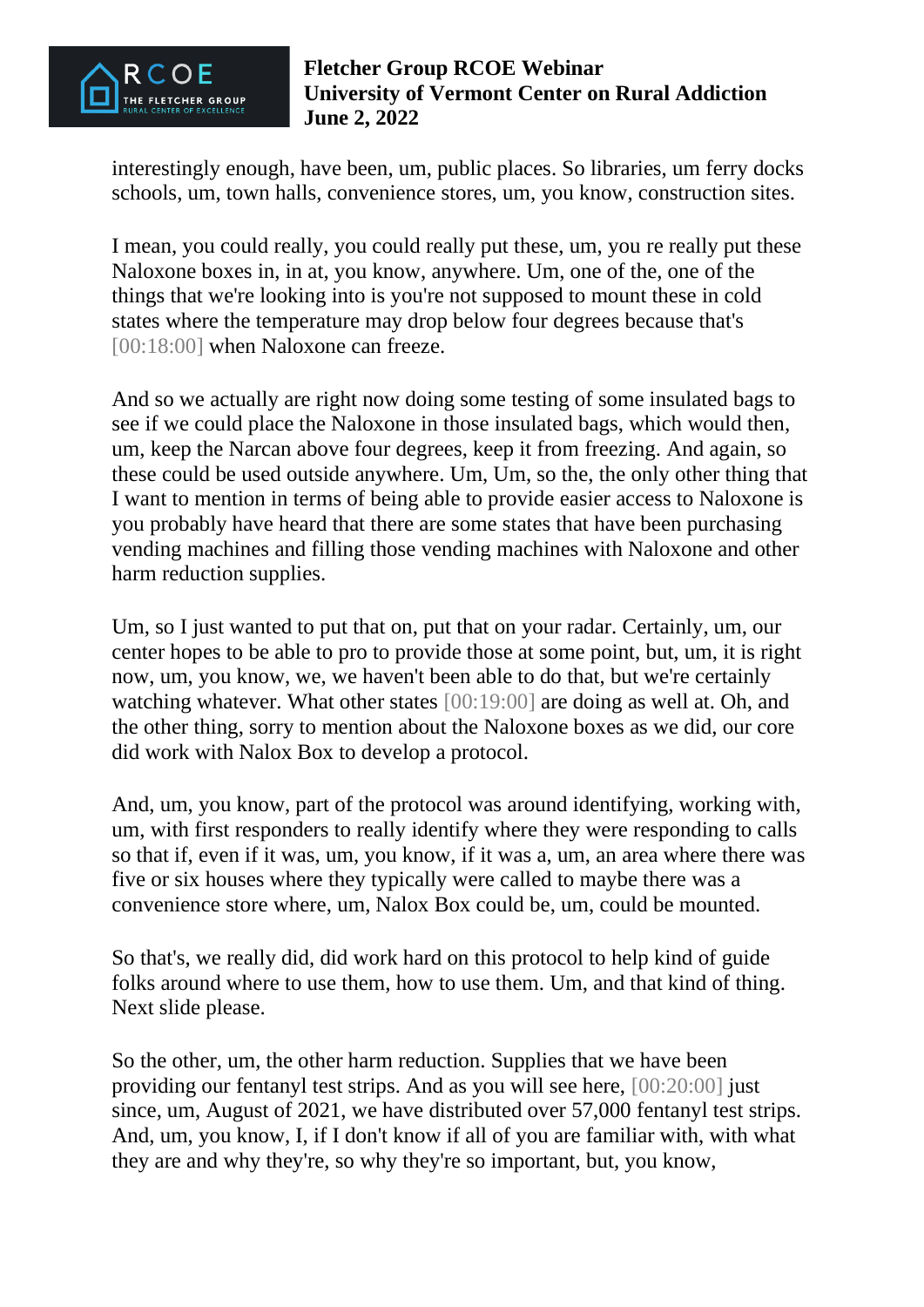

essentially fentanyl is present in most opioids now and also in a high percentage of stimulants.

And so really encouraging, we're sending these out to medical providers and community partners, and we're really encouraging people to have, um, conversations with the, with the clients that they're using and asking them to use these, these fentanyl test strips to test the drugs that they are using. And it doesn't, they don't necessarily just need to be used by people who are.

Um, who have an opioid dependence. I mean, people who are using drugs casually are also dying of overdoses. And, and in Vermont, I know that, um, fentanyl was in 90. I think it was 93% of the overdoses that, [00:21:00] that fatal overdoses that happened in 2021. So, um, it doesn't, um, the upside is that it certainly lets folks know that there's fentanyl and the drugs that they're using and it can help them to make, um, it actually has been shown to some degree to change.

People are changing their use patterns. Such as they're not using at all, um, they're using a smaller amount. They are using, they're not using by themselves. They have Narcan with Naloxone, with them, um, just in case. And they're also letting, um, letting other folks know that there's, there's fentanyl in that particular batch.

So it's just helping folks make informed decisions, which I think is, um, you know, makes a ton of sense. And these are some of the organizations, again, that we have distributed the fentanyl test strips to syringe service programs, recovery centers, peer centers, HIV, HCV, resource centers, MOUD providers, OB/GYN, [00:22:00] providers, and family practice providers.

And if that looks like it's the same list as it is for the folks that we've sent Naloxone to it is because those are, we are seeing a huge uptick in providers and community partners who really are working hard to help their patients and clients make the make safe decisions and stay alive. Um, fentanyl is, is, um, you know, is, has obviously contributed to the highest overdose levels we've ever seen.

Um, so it's, it's good to know that these, that these organizations and providers are utilizing these harm reduction tools. Next slide, please.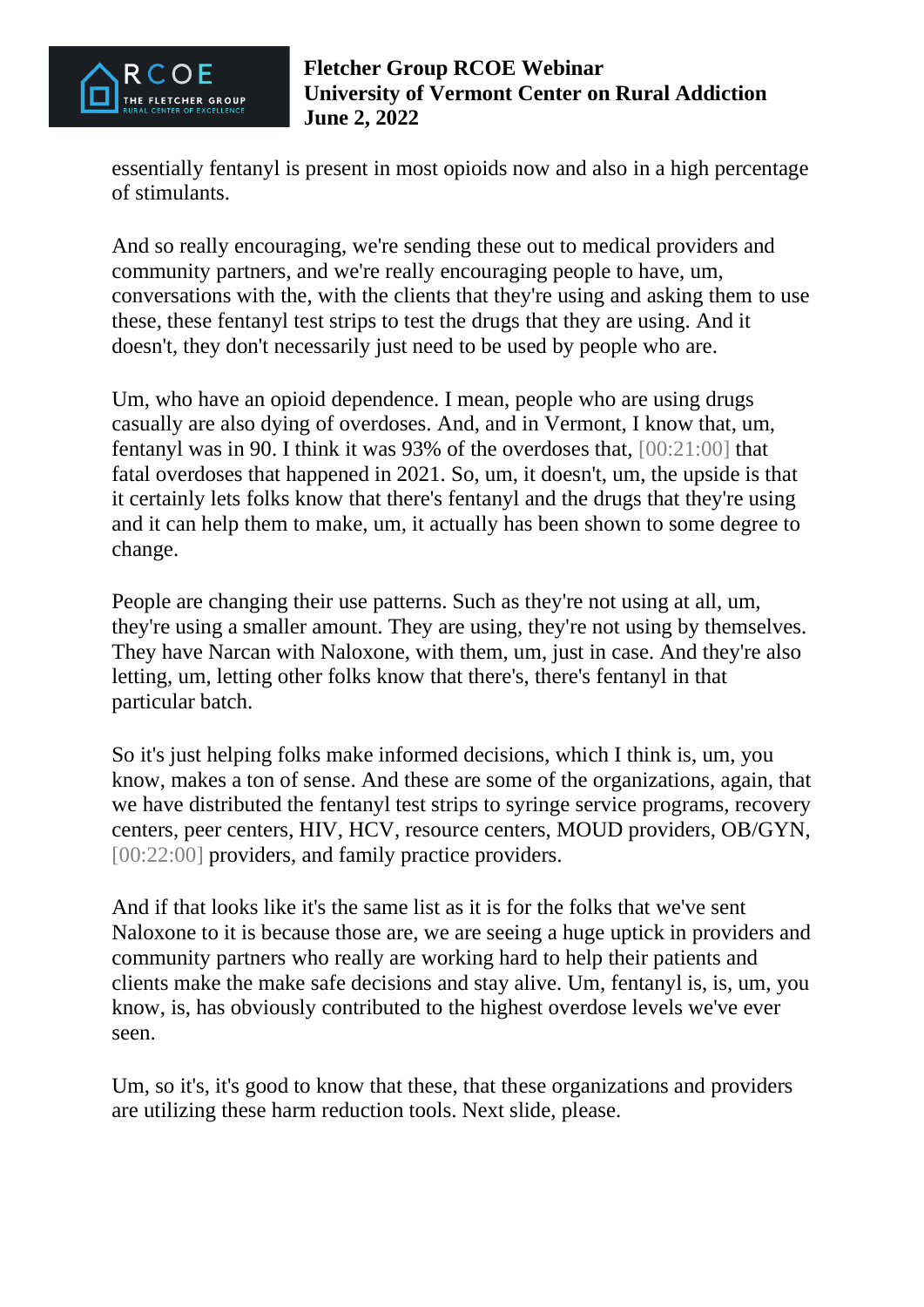

Initially we created a fentanyl test strips, sort of how, how to one pager and what we found was that it wasn't really likely that somebody was going to take a one pager folded up and stick it in their pocket and hold on to it, to, to [00:23:00] know how to use, um, how to use the test strips. And it's really important that they're used correctly so that you, um, so that the person gets accurate gets accurate information.

Um, one thing I will say as well, the test strips do identify if there is the presence of fentanyl, it does not identify the types of fentanyl that are in there nor does do they, um, do they identify the amount so. That's just an important limitation to know. So anyway, so we decided to develop these fentanyl test strip guides, which, um, are specific to, to they identify specific drugs and the specific route of use.

And then they, they, um, give the instructions on how to use them. So they are, um, they're small. They fold up into like a tiny little, almost essentially like the size of a business card and they're also perforated. So the person can just take, um, the, the piece that makes the most sense for them. [00:24:00] Next slide please.

So, as you can imagine, tobacco use in, um, in patients who are using opioids is, um, is a chronic is a chronic issue. And, um, and, and also a lot of folks who are on medications for opioid use disorder are concerned about quitting tobacco at the same time. They're concerned that it might, it might lead to, um, uh, reoccurance abuse.

And so as clinicians, we often don't, um, don't push tobacco cessation and, uh, the patients and clients also, um, you know, are, do not ask for it, but in a, in an effort to address this tobacco use in individuals, we developed these tobacco tool kits. And specifically these toolkits come with two weeks worth of nicotine replacement therapy because NRT, nicotine replacement [00:25:00] therapy, sampling has been shown to decrease cravings and decrease smoking and increase, increased quit rates.

And so the toolkits basically have a one pager about tobacco and opioid use. So it's just a fact sheet. There's a provider flowchart, which helps providers to know whether or not a tobacco toolkit makes the most sense for their patient. And then, um, just the, the how to use just, uh, an information sheet about how to use the nicotine patch.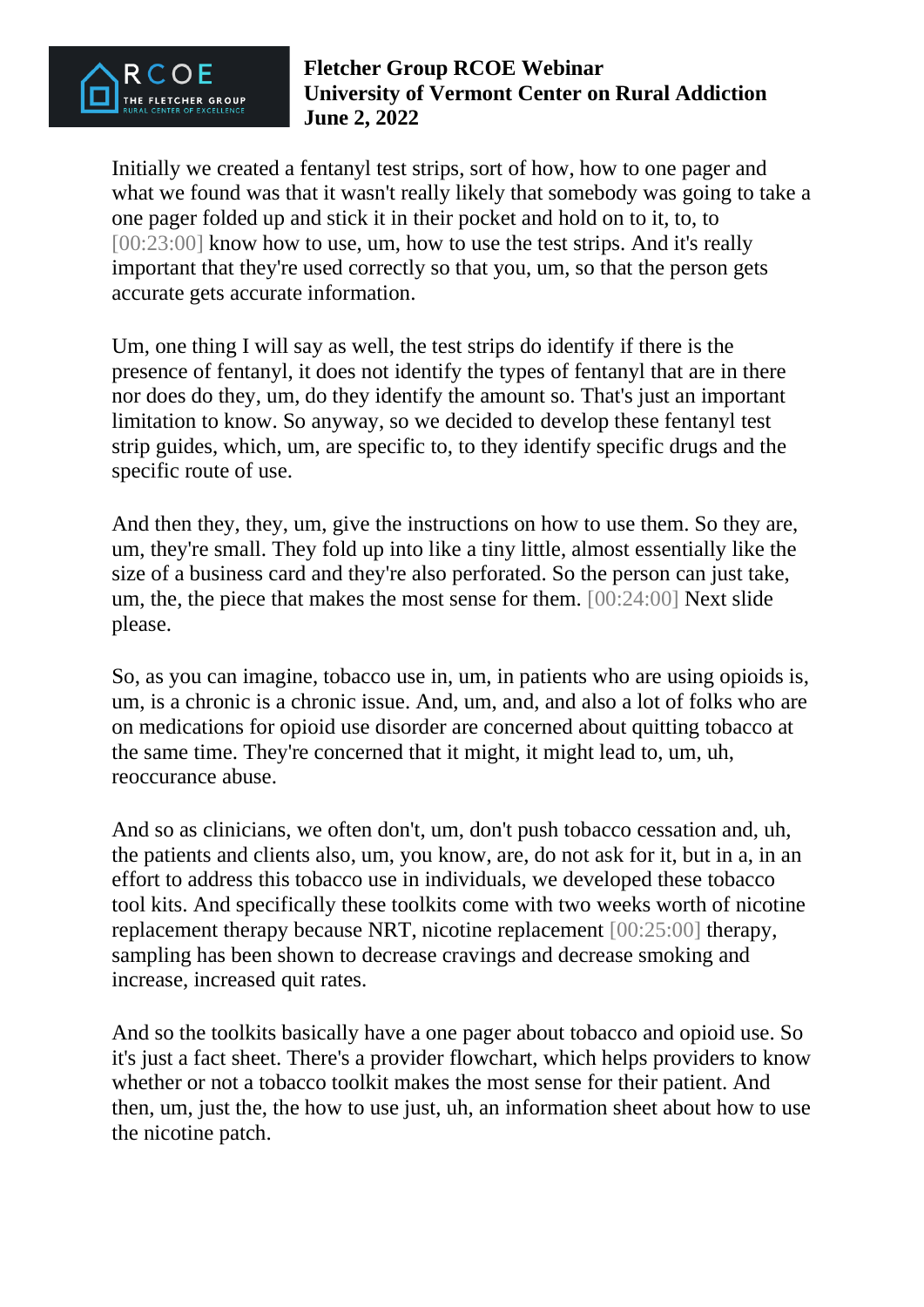

Next slide, please. So I want to pull our process together a little bit and just give a couple of examples of TAs before I hand it over to, um, to Jenny Noel, our Education and Outreach Core Manager. So this is an example of a syringe service program TA that we did. So we certainly has discussed several topics, but, um, we [00:26:00] discussed pretty significantly reducing stigma in the community and in the workplace, there can be some stigma within, um, you know, within harm reduction workers and peer support workers.

And, um, so the other piece that we talked about was the need for Naloxone and potential use of Naloxone. So the supplies that we sent when this TA was done, we're fentanyl test strips, the fentanyl test strip pocket guides, Nalox Box and accessories, and then Naloxone to, um, to use both in, to fill the Knox boxes and also just to have for their clients.

The other steps that we developed were, um, doing a referral to the university of Rochester, which is another center of center of excellence. They have a train, the trainer program around stigma and bias. So we made the referral to them. We sent out the UVM CORA Stigma Resource Guide. We shared the resources page.[00:27:00]

It's specifically the community rounds webinar in which Dr. Peter Jackson discussed, um, SUD bias and addressing stigma in the clinical setting. And then we sent the UVM CORA Nalox Box protocol. Next slide, please.

And then the final example that I am going to include here is for an MOUD a rural MOUD provider. I should've put that in there. We discussed poly substance use. So tobacco, alcohol stimulant use homelessness and barriers to treatment. We sent lock spot, lock boxes and lock bags, because as Julia indicated, um, there's always, there's often concerned about diversion and pediatric overdose.

Um, those lock bat, boxes and lock bags, um, also are for folks who typically would not to be able, to be able to get take-homes. If they didn't have one of those supplies with them. [00:28:00] We sent along tobacco tool kits, and then we sent along prepaid cell phones. They're pre-filled with three months of service that would allow them to remain connected with their, um, the patient to be connected with their MOUD provider, especially during COVID.

And also because they're rural and, and, um, have difficulty accessing, accessing transportation. And then in terms of our next steps, we also sent along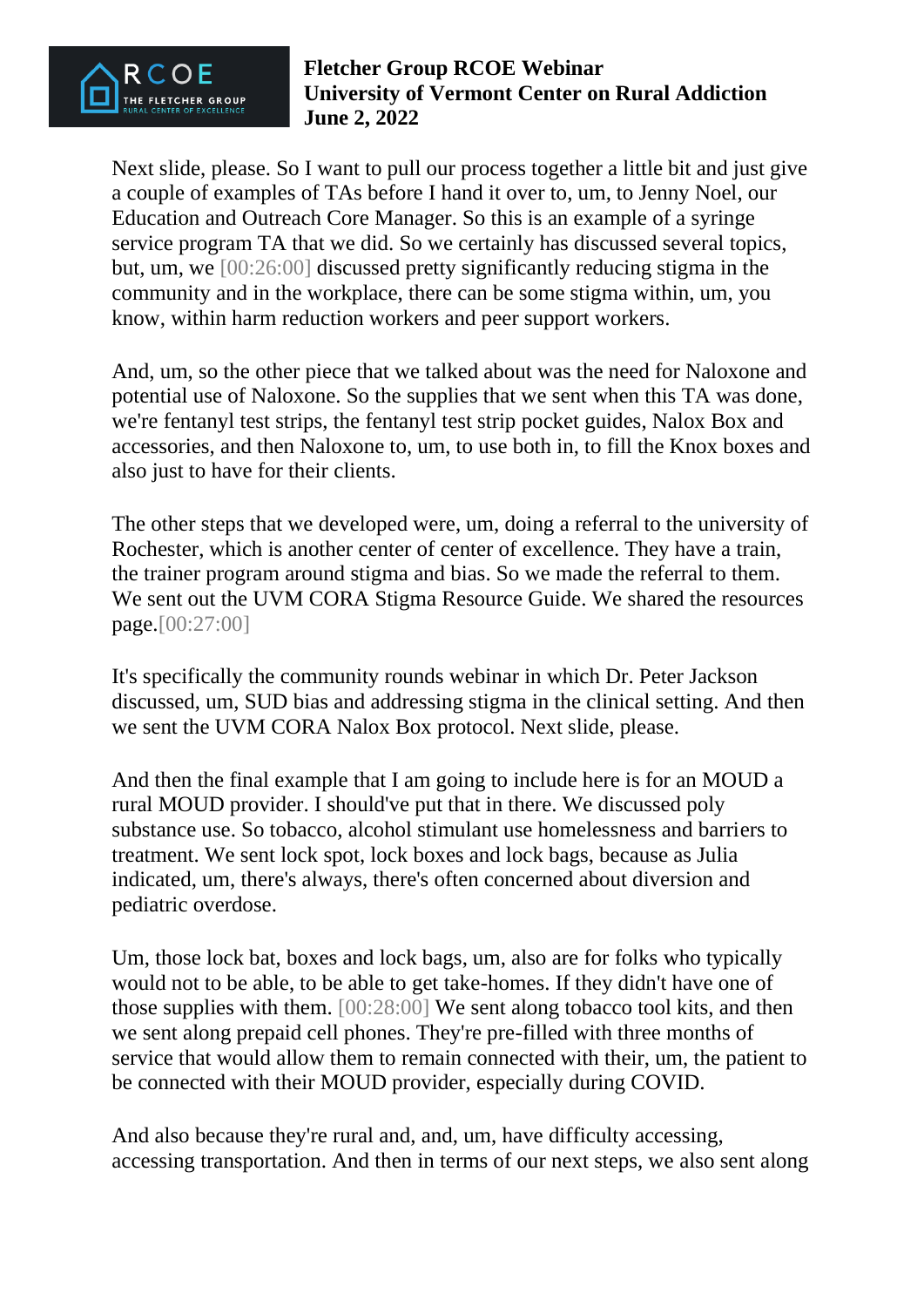

the UVM CORA Contingency Management Resource Guide made a warm handoff to The Fletcher Group around recovery housing and provided the webinar, a recording of the alcohol use disorder webinar.

And I will now pass it onto my colleague. Jenny.

[00:28:49] **Jennifer Noel:** Thank you. Thank you, Jen. Um, hello, I am Jenny Noel. I'm the program manager for the education and outreach core. And [00:29:00] I will go ahead and talk about what our core does and how it might be helpful to Dr. Nelson or anyone who's listening. So as you can see on the slide here, The education and outreach core develops and disseminates resources on effective treatment and prevention approaches.

We provide support for professionals who seek information, um, who seek training and resources and evidence-based methods. Uh, people can get CMEs or CEUs, um, through the trainings as well. So education and outreach has several programs that Dr. Nelson could take advantage of the principal. One is the community rounds workshops series, which is a monthly webinar that Dr.

Nelson can attend, um, or she can access the recordings. And, um, in fact, Jen just mentioned one of the recordings that she sent along to, um, after a TA. [00:30:00] Uh, our core clinicians who make up the clinician advisory board are also available to organizations for presentations. We produce resources such as research, spotlights, um, resource and user guides and a quarterly newsletter that keeps everyone up to date, um, on recent news and CORA offerings and these and many other resources can be found on our website, UVMcora.org.

Next slide please.

All right. So here is Dr. Nelson again, and she's saying that she needs an easy way to learn about best practices in substance use treatment. Um, and she can find that at CORA, uh, through our library of webinar, recordings and slides, and, um, she can also sign up for the monthly live webinars. [00:31:00] And like I said, she can, uh, receive CMEs.

She can also get CMEs from, uh, watching any recording, if she does that within a month of the live event. Next slide, please. One of our most popular webinars was called Identifying Bias and Addressing Stigma in the Clinical Setting. And that occurred last April. It was presented by Dr. Peter Jackson, who is a member of our clinician advisory board.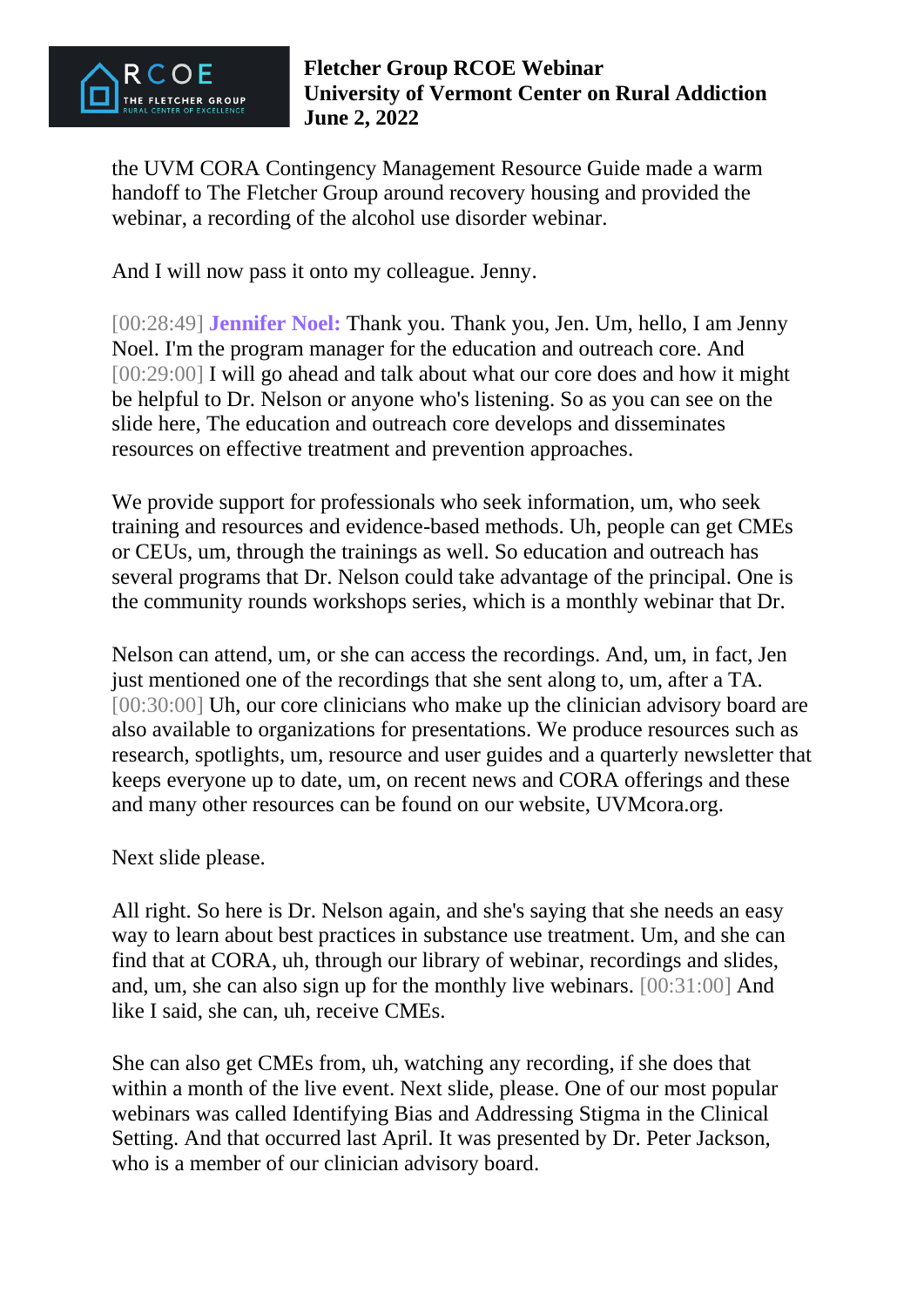

He's spoke about the impact that bias and stigma can have on individuals and families affected by substance use, uh, strategies to decrease personal and organizational stigma and bias and the cultural implications of substance use stigma and bias in rural communities. Next slide please. Another example of a well attended webinar was a panel presentation [00:32:00] this past March and the topic was Alcohol Use Disorder in the Primary Care Setting.

Among other things, presenters explored, um, ways that rural communities can spread awareness about alcohol use disorder. They examined the biological basis for treating alcohol users with medications in the office, and they described steps to create and coordinate an effective practice model for, um, alcohol screening and patient care and rural primary care practices.

Next slide please. And here I'll do a quick plug for our next community rounds webinar, which is happening on July 13th. Our speakers will discuss the need for improved Naloxone distribution and rural communities. And they'll describe innovative technologies to increase access to Naloxone in order to reduce barriers and stigma and save [00:33:00] more lives.

So if you're interested in this, um, webinar, you can, uh, re register right now, um, at go.uvm.edu/naloxone. Next slide please. CORA is available to people like Dr. Nelson and rural organizations who are looking for presentations or individualized resources. So if you want to request something like that for your organization, you can fill out our education and outreach intake form at go.uvm.edu/eointake.

You see it on the screen there. Um, and this online survey, we'll walk you through some questions and give you a chance to describe exactly what you're looking for. Next slide. Uh, this slide is showing some examples of the types of resources that CORA creates. We have made user guides for things like fentanyl [00:34:00] test strips, which you saw earlier, resource guides on specific topics and research spotlights.

And you can find all of these at UVMcora.org/resources. Um, although into a little bit more detail about them coming up here, next slide.

Okay. So each quarter CORA publishes a, some synopses of research papers, key research papers. And if Dr. Nelson wants to access recent research on a specific topic, she'll find that our spotlights are rigorous, but they're digestible. And they do consider topics with a rural perspective in this spotlight here on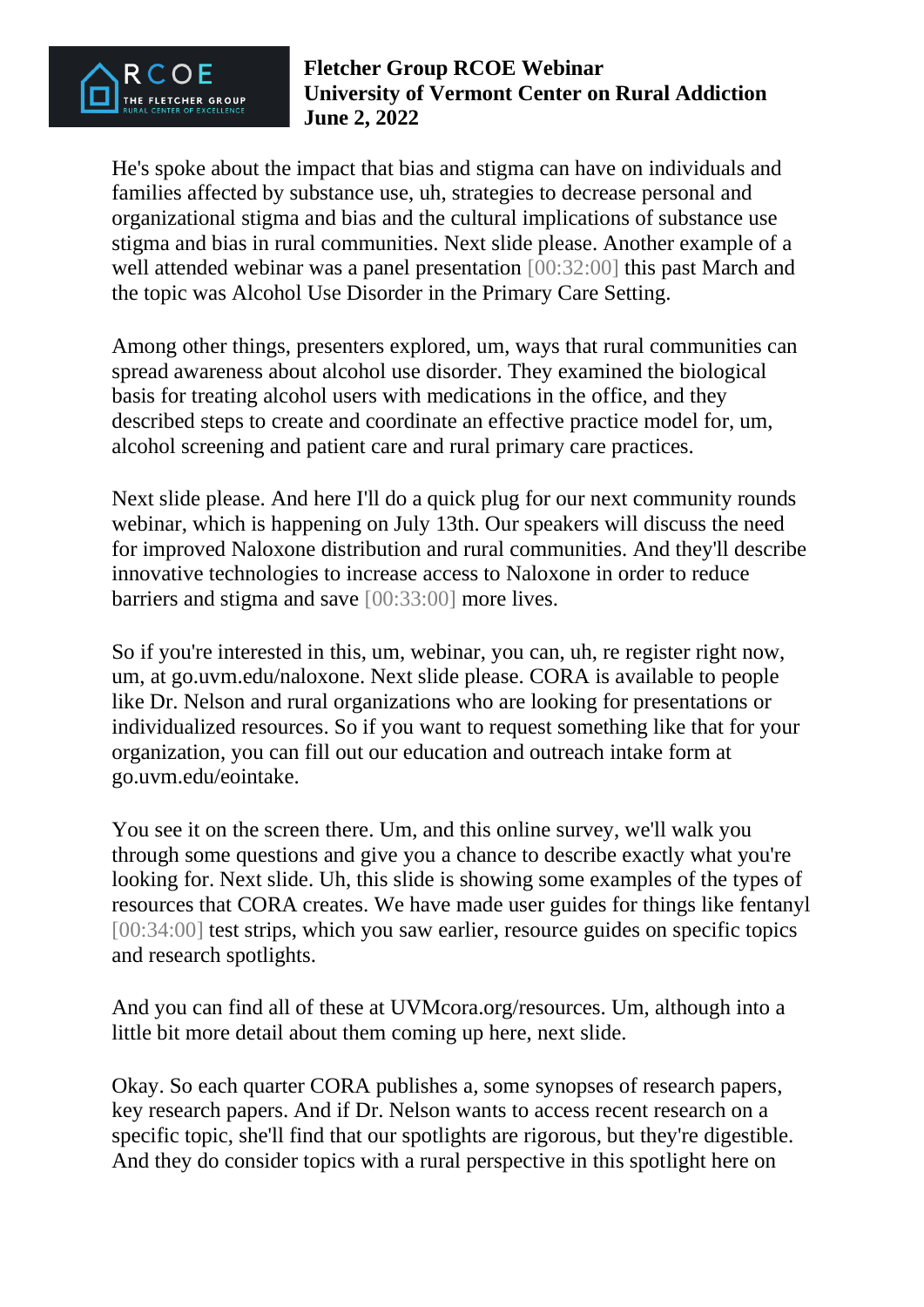

this slide, we explore the need for increased Naloxone distribution to reduce opioid overdose deaths in rural communities.

You can tell that we've really been focusing in on that topic recently at CORA. Next slide, please.[00:35:00]

And, um, our resource guides gather CORA curated information in one place. They focus on a particular topic area and provide links to foundational research websites, tool kits, webinar recordings, and more. So Dr. Nelson could consult this guide here, if she wants to learn more about substance use disorder stigma.

Next slide please. And here's another resource guide. This one is on contingency management for treating stimulant use disorder. And this guide includes some information that we wanted to highlight in this webinar. Um, it provides a link to a pilot project for a contingency management app, as well as a link to a video that quarter created for providers who want to learn about contingency manage.

Next slide, please. So we've included here [00:36:00] some more details about the contingency management app, and I'm going to hand it back to Jen Lyon-Horne for a minute. Um, so she can describe this pilot program and then I'll finish up. Go ahead.

[00:36:12] **Jennifer Lyon-Horne:** Thank you Jenny. Yeah. So this pilot project, um, is really focusing on people who are being prescribed medications for opioid use disorder and are still struggling with their stimulant use.

Um, for those of you who work in this field, you may see that there's, um, that there's the a number of folks that they, they end up being pretty. Um, they ended up being stable on their, their methadone or their buprenorphine, but stimulants they're just really, you know, really, really tough to, um, to be able to decrease their use around.

And so we've taken contingency management, which is. The gold standard for addressing substance use disorders. And we have [00:37:00] decided to pilot it in a, um, in an app, a phone app. So this is our contingency management app, a pilot program. It is, we're currently in the pilot phase. And right now it's, it's, uh, available in rural counties in Maine, Vermont and New Hampshire.

But, um, at some point we may, we may expand that. So you can see some of the details here. Um, I'll be happy to answer any questions for you after the, um,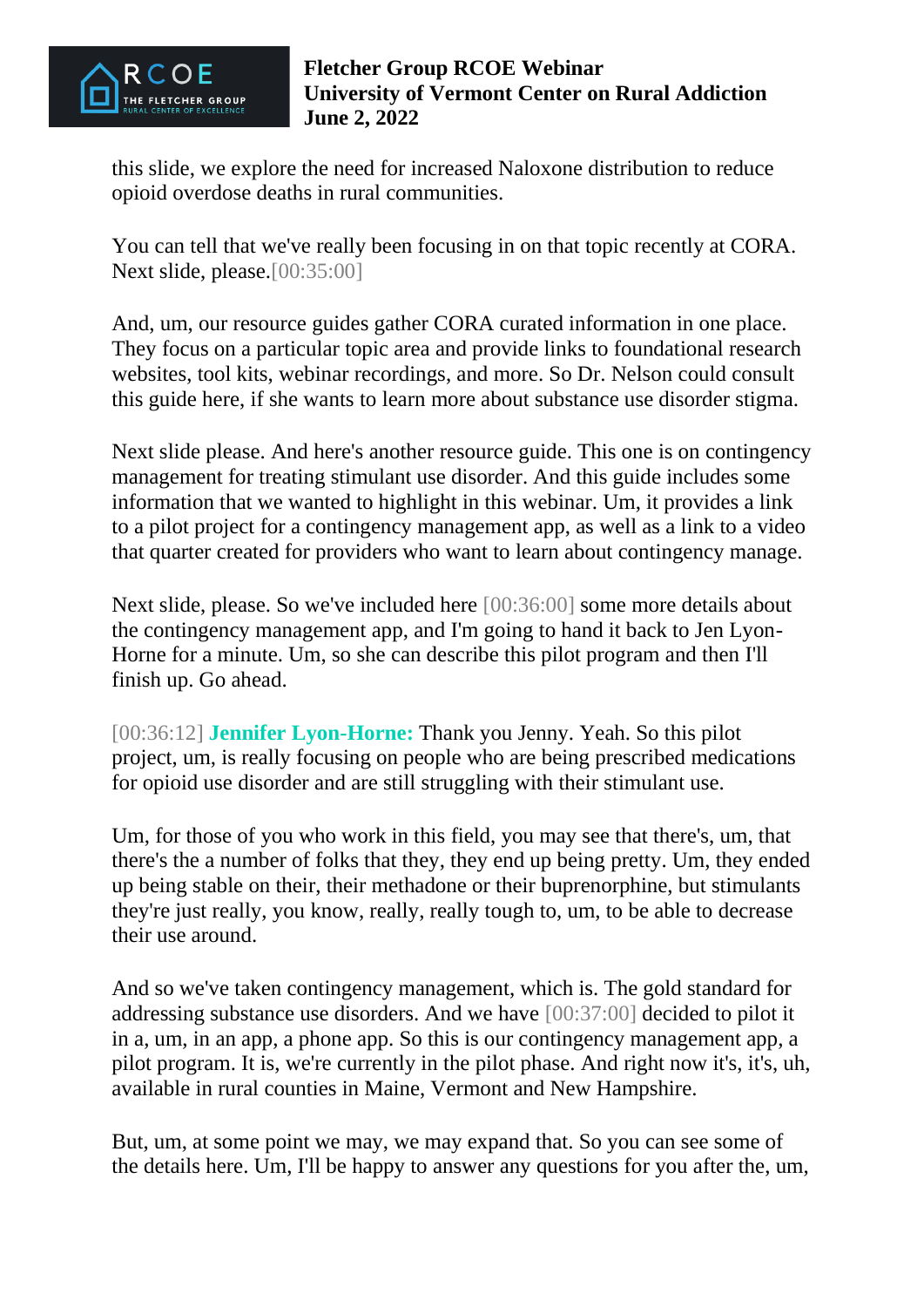

after our presentation is, is done. Um, but as you can see where, you know, we set it up so that folks will be able to earn up to \$599 and really trying to get those, the magnitude of those, um, of those incentives up there.

So, um, we'll, we'll see, we'll see how it goes, but we're really excited about this pilot. Thanks Jenny.

[00:37:50] **Jennifer Noel:** Absolutely. Okay. Next slide.

Okay. Um, so a few months ago we put the finishing [00:38:00] touches on a video called the Contingency Management Provider Training Video. And there are two versions of it. One that people can just watch straight through. And one that includes quizzes so people can get CMEs and the videos designed for healthcare providers and it explores why providers should consider contingency management with their patients who struggle with substance use. Uh, the evidence that supports the use of contingency management, the most important steps and considerations for using contingency management and resources available through UVM Cora to help support these efforts.

And, um, on the next slide, there is a short clip of this video.

[00:38:53] **Video Clip:** For 18 years, starting with cocaine years ago and now methamphetamine for the past eight years. John's [00:39:00] goal is to build a relationship with his children. I find a rewarding job. John lives in rural Vermont without reliable transportation, too far away from the clinic to go frequently in person. He was concerned this would prevent him from taking part in contingency management, but during a telehealth appointment, John's clinician confirms that he can take part remotely. We join John and his clinician midway through his video appointment. Already the clinician has explained what contingency management is and how abstinence reinforced by tangible reward is applied. Watch

as the clinician explains to John, the second principle of contingency management, how the target is measured with a plan for the immediate delivery of the incentive when the target behavior is produced. The plan includes the escalation of the incentive for consecutive successful production of the identified behaviors.

[00:39:52] **Clinician - Video:** As you and I already talked about our aim with the incentive system is to create a situation where you're getting straight up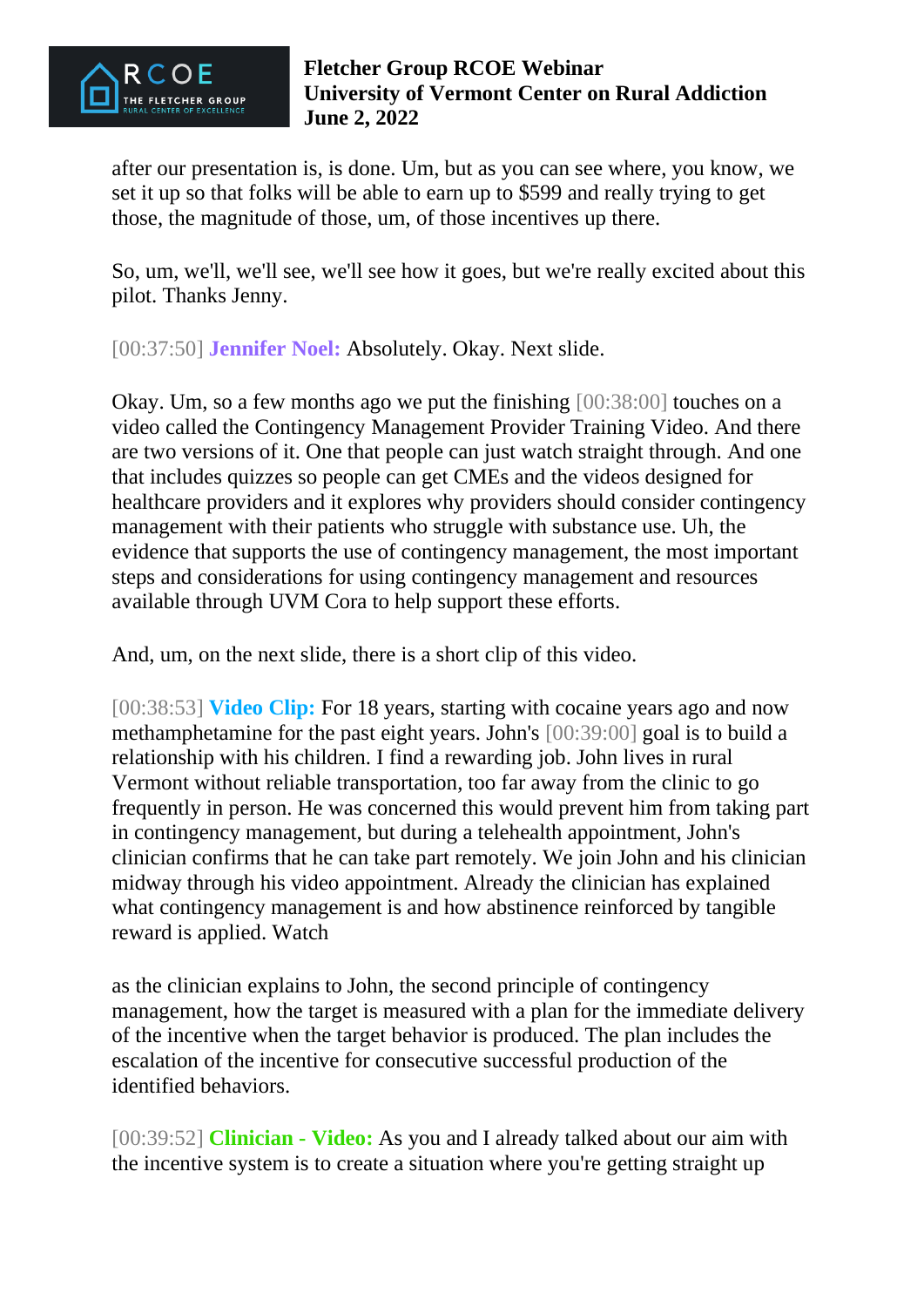

positive reinforcement and [00:40:00] rewards for making these hard initial lifestyle changes.

Since it can take work to stop old habits that are no longer serving you and instead form new healthier habits. Now, I want to talk to you about the importance of abstinence. Studies show that the longer you abstain from cocaine, the better your chances of success down the road. It's great to abstain and come in with a negative sample occasionally, but we know that it's even more powerful and bodes well for your long-term success, to be able to string together continuous periods of abstinence.

It also gives your brain and body a chance to recover from negative effects from the stimulants you've been using over these past few years.

[00:40:43] **John - Video:** This sounds good and make sense, but how do I do that? I'm more of a one day at a time kind of guy.

[00:40:50] **Clinician - Video:** These incentives are strategically designed to support you, not only in staying away from stimulants, but then staying abstinent for an extended period.[00:41:00]

So for 12 weeks, you'll have a video call every Monday, Friday, where you'll submit a drug test. You'll do this by using an oral swab, which we'll send you. On your video call you'll open the swab and use it in front of your clinician. Then you'll review the results together. Make sense. Now I'll show you how the incentives process works.

This table lays out what you can earn. The first time you come in if your drug test is negative for methamphetamine and cocaine, then you would earn an incentive worth six dollars. Then for every negative sample after that, the incentive goes up by a dollar. Two negative drug tests in a row, which is the equivalent of a week of abstinence you get a \$10 bonus. See on the table here. This means that the longer your tests are negative, the more you earn. And even the more each sample is worth over time. You start off low, but if your samples are negative, you can earn up to \$50 in two [00:42:00] weeks. And over three months you could earn a total of \$540 worth of vouchers.

That's some serious incentives.

[00:42:08] **John - Video:** And I could use those vouchers for my kids.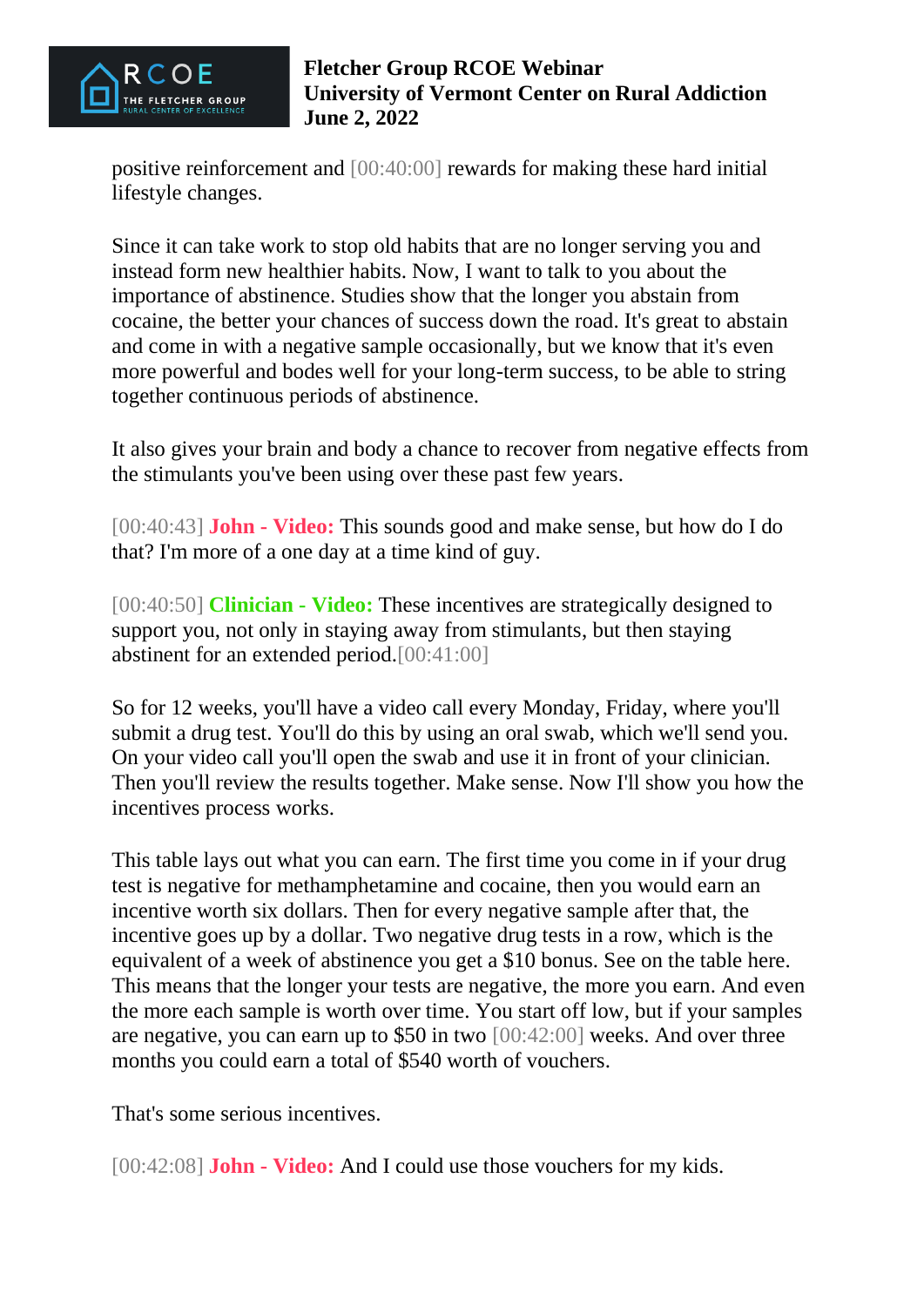

[00:42:12] **Clinician - Video:** Definitely. You can use them to do things altogether, like going out to dinner to the movies or something that you all enjoy. You can also use the vouchers for vocational training that could help with finding a job that you really like.

They can also help to pay some bills or other practical needs since sometimes it's these kinds of things that can build up and become so adversive and stressful that it sets you up for use even more.

[00:42:38] **John - Video:** That would be great.

[00:42:47] **Jennifer Noel:** Um, yeah, so that's our video. And again, you can find this video at UVMcora.org/resources, and that's what I have for you from the education and outreach core. And I will [00:43:00] turn it over to Dr. Gayle Rose. Who's going to talk about the Clinical and Translational Cores work.

[00:43:10] **Gail Rose:** Hi. Um, so I'm Gail Rose. My role is Director of the Clinical and Translational Core, which is the fourth of the four CORA cores. I'm gonna tell you about the, um, the clinical translational core was developed to take better advantage of our experts and to better bridge the needs that fell between technical assistance and community rounds.

Um, so the clinical and translational core provides consultation and expertise from an interdisciplinary team of faculty and staff fielding and Provo and prioritizing requests, synthesizing research, and developing, best practices for rural clinics and community partners. So we offer group or individual support and guidance [00:44:00] around substance use disorders for rural providers and staff, particularly in situations like providers who are new to addiction treatment

and aren't sure where to start with treating patients. Or providers who are seeing new patients and want to determine the appropriate level of care. Um, or providers who are managing complex patients or patients needing multidisciplinary care coordination. So if, for example, they have medical and psychiatric needs, or they're also pregnant or have unremitting other drug use.

Or, um, providers who are interested in new or expanded models of care, such as the hub and spoke system or initiation of buprenorphine treatment in the emergency department. Next slide, please. A key feature of the clinical and translational core is our clinician advisory board who are our local UVM and UVM health network experts.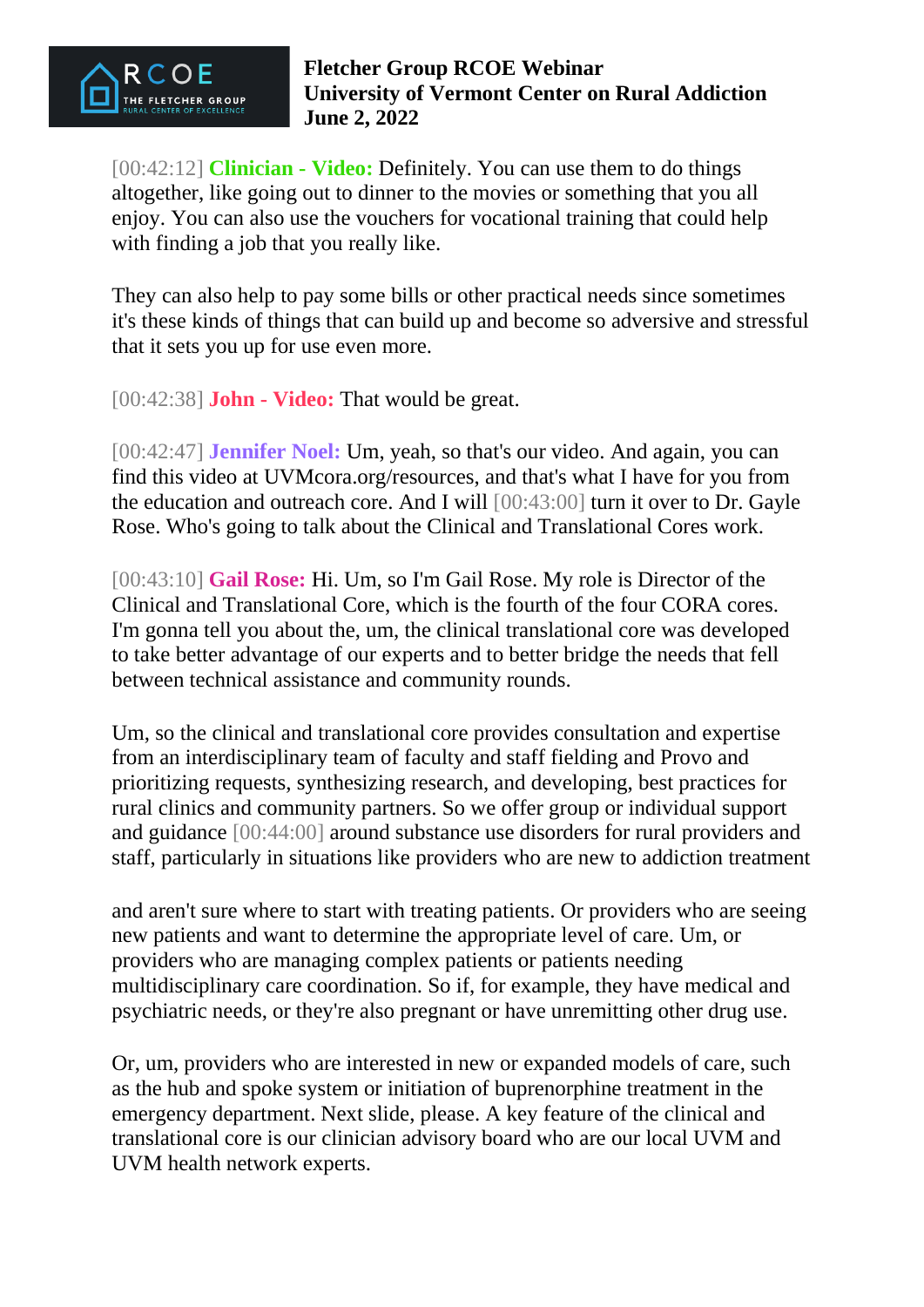

They've advised us on all aspects of CORA and the [00:45:00] initiatives that we've undertaken. So to answer Dr. Nelson's question, are there clinicians in this region with expertise, training, substance use disorders? Um, our clinician advisory board serves as the liaison between CORA and rural providers and it offers expertise in consultation, in evidence-based treatment and patient centered care coordination to help us, and they help us design all of our CORA programming.

Next slide, please. One of the major initiatives you've undertaken is the clinical and translational scholarship program. It was designed to meet the needs of providers like Dr. Nelson, who are looking for experts in substance use, who can help their practices fill gaps in their knowledge. The clinical and translational scholarship program is an on-site intensive training, hosted by UVM Cora to educate a rural practice and current best practices for treating patients with substance use disorders.[00:46:00]

Next slide please. This spring, we received applications from practices in Vermont, New Hampshire, and we selected Cold Hollow Family Practice from Franklin county Vermont because their needs and goals were closely aligned with our expertise. And we've worked with them to develop a customized curriculum that included some of the topics listed on the side.

Um, like drug classes, diagnosis, and treatment comorbidities, stigma, adolescents, and family-based approaches and motivational interviewing. Next slide. We received some useful feedback from our guests that gave us ideas for specifically what to emphasize in our next iteration of the program. Um, we got great information and presenters, they love the interactive activity.

They requested more time for the group to discuss how to implement this in the office. Um, they thought it exceeded their expectations. Everyone was welcoming and made them comfortable and the format was [00:47:00] great. So, um, it's nice to have encouraging to have that positive feedback, um, that with this program, we are on the right track in terms of designing something that meets practitioners needs.

And now we're planning the next session. Next slide, please. Um, a fall session sometime in October, again in Burlington, and this is a center wide event. So even though it's clinical and translational core, that's hosting it, our planning team has representatives from all the other core's that you heard about earlier to make sure we're taking advantage of all that CORA has to offer.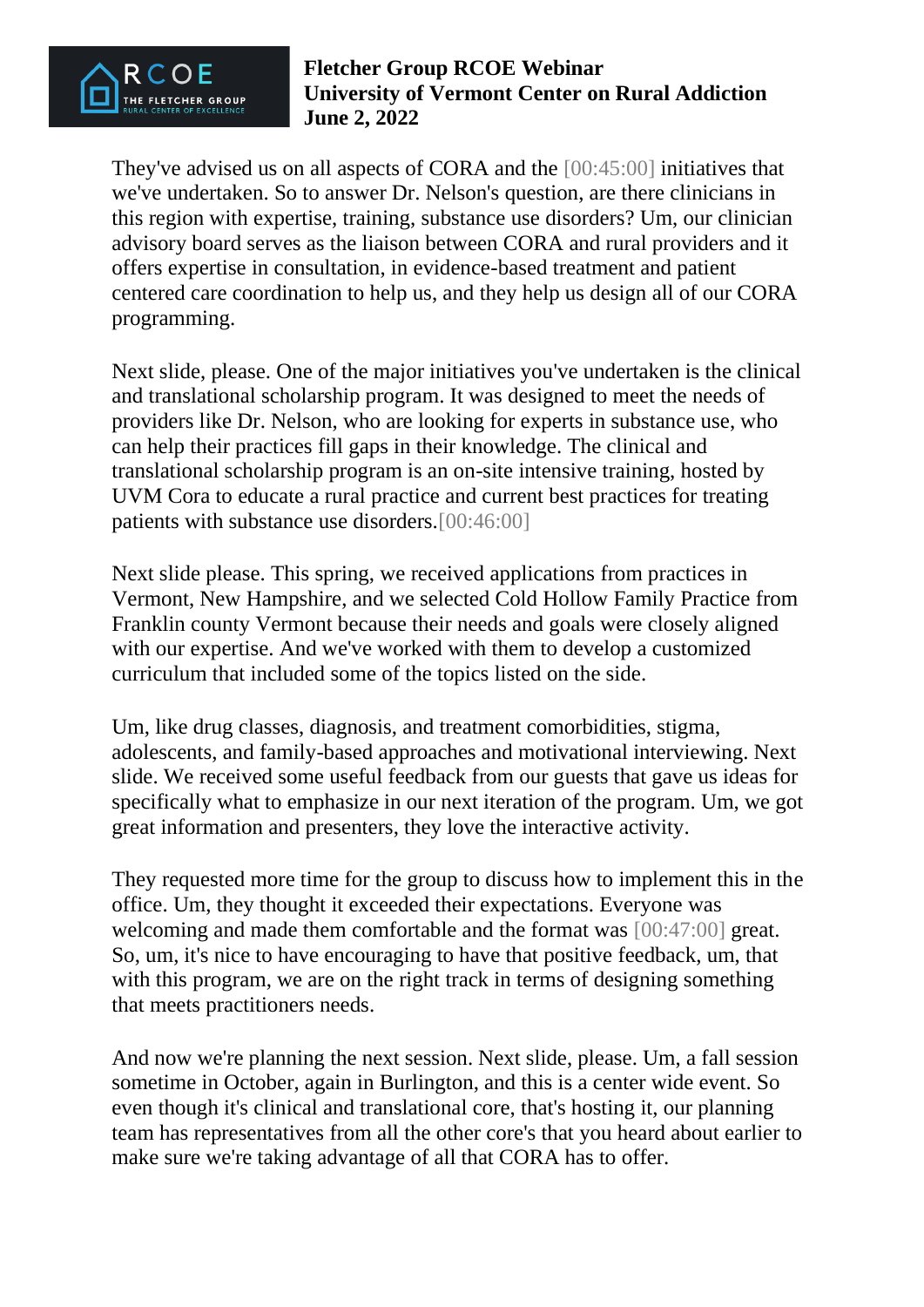

And we'll be posting information on how to apply in the coming weeks. Next slide please. Another initiative of the clinical and translational core is our office hours pilot program. And the goal of this is to meet the needs of practitioners like Dr. Nelson, who want access to an expert clinician who can answer their questions.

When they come up, the office hours, we'll offer direct access to our clinical experts [00:48:00] in substance use disorders for rural providers. Um, it's currently under development and it's anticipated to launch in summer this coming summer, um, coming right up. And the way it will work is that the core clinicians will be available for one hour each week to discuss attending questions.

So attendees can register in advance. Um, and that way we'll anticipate what their concerns are and be prepared to address them. And also for us to track participation in order for us to evaluate this. Um, that's what our core has been up to. And I will now pass it to Julia who can continue, um, to summarize for us.

[00:48:43] **Julia Shaw:** Great. Thank you, Gail. Um, so just to summarize the services that we provided to Dr. Nelson, uh, our best practices core provided tele-health supplies to help address the transportation concerns raised by Dr. Nelson. They also provided harm reduction [00:49:00] supplies, medication resources, and lockboxes are contingency medicine management resource guide, tobacco tool kits, or referral to the University of Rochester for their stigma train the trainer program.

Um, our referral to our clinical and translational core and the CORA website, um, from our clinical and translational Corps, Dr. Nelson received office hours, information for consultation with one of our clinicians, as well as information on applying for our scholarship program. And then from our CORA website,

Dr. Nelson could access from our education and outreach core, our, um, education and CME from our past community rounds workshop sessions, um, through the webinar recordings, as well as our research spotlights and spotlights and resource guides. And then from our SME core, um, she could access means specific baseline needs, assessment, data reports that would be specific to, um, her [00:50:00] home state.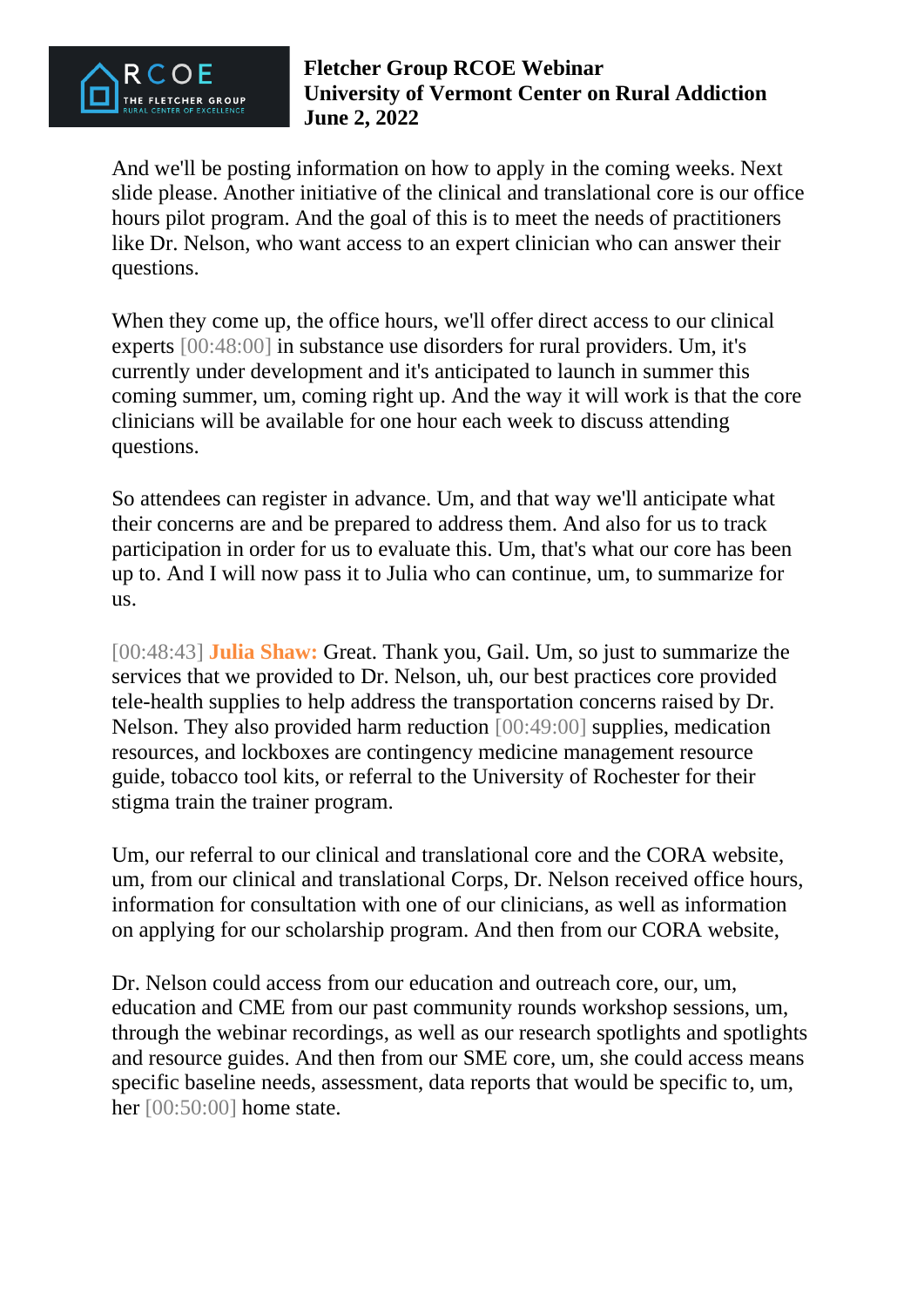

So thank you to everybody for, uh, coming to the presentation and I'll turn it back over to The Fletcher Group for facilitation of some questions and answers.

[00:50:12] **Milena Stott:** All right. Thank you so much to our partners for presenting today. We really appreciate all of the information. Um, I did get one question in about the use of fentanyl strips.

It seemed that, that there, um, in a state there's been interpreted, it's been interpreted that, uh, those strips are considered paraphernalia. And so, um, one question we have is have you seen this in other states and how have you, um, dealt with some of that stigma?

[00:50:47] **Jennifer Lyon-Horne:** Yeah, that's a great question. We have, um, some HRSA grantees who are in other states that have essentially said that their paraphernalia. And one of the things that we have done is we've, you know, dumb, done warm [00:51:00] handoffs to the Rochester Center of Excellence. Um, because it's, there's many people who need to understand the need to address stigma.

Which is, which is really important. The other piece that we've suggested is when they're developing their consortium's, um, for their, for their grants, their, their HRSA RCORP grants, we have suggested that they include, or that they invite, um, some, um, either a legislator or, um, a mayor or some, some type of, you know, sort of political supporter to be an active part of the process.

But really it comes down to, it comes down to education. Um, and, and we have seen that a lot of those legislator, legislatures are starting to address this, but to be honest with you, they, um, a lot of states are, you know, still, still view fentanyl test strips as paraphernalia. And, um, it's taking some time to really, you know, uh, to really [00:52:00] address, address this stigma.

[00:52:05] **Milena Stott:** Thank you so much for that response. And that is a great question. Um, I, that some states are creating legislation to specify what is and what isn't paraphenalia and what can, and can't be used in certain situations. There was also some discussion earlier in the chat about the vending machine. So it seems like there's some curiosity in the audience, and certainly some states were listed as having vending machines and then questions about freezing temperatures.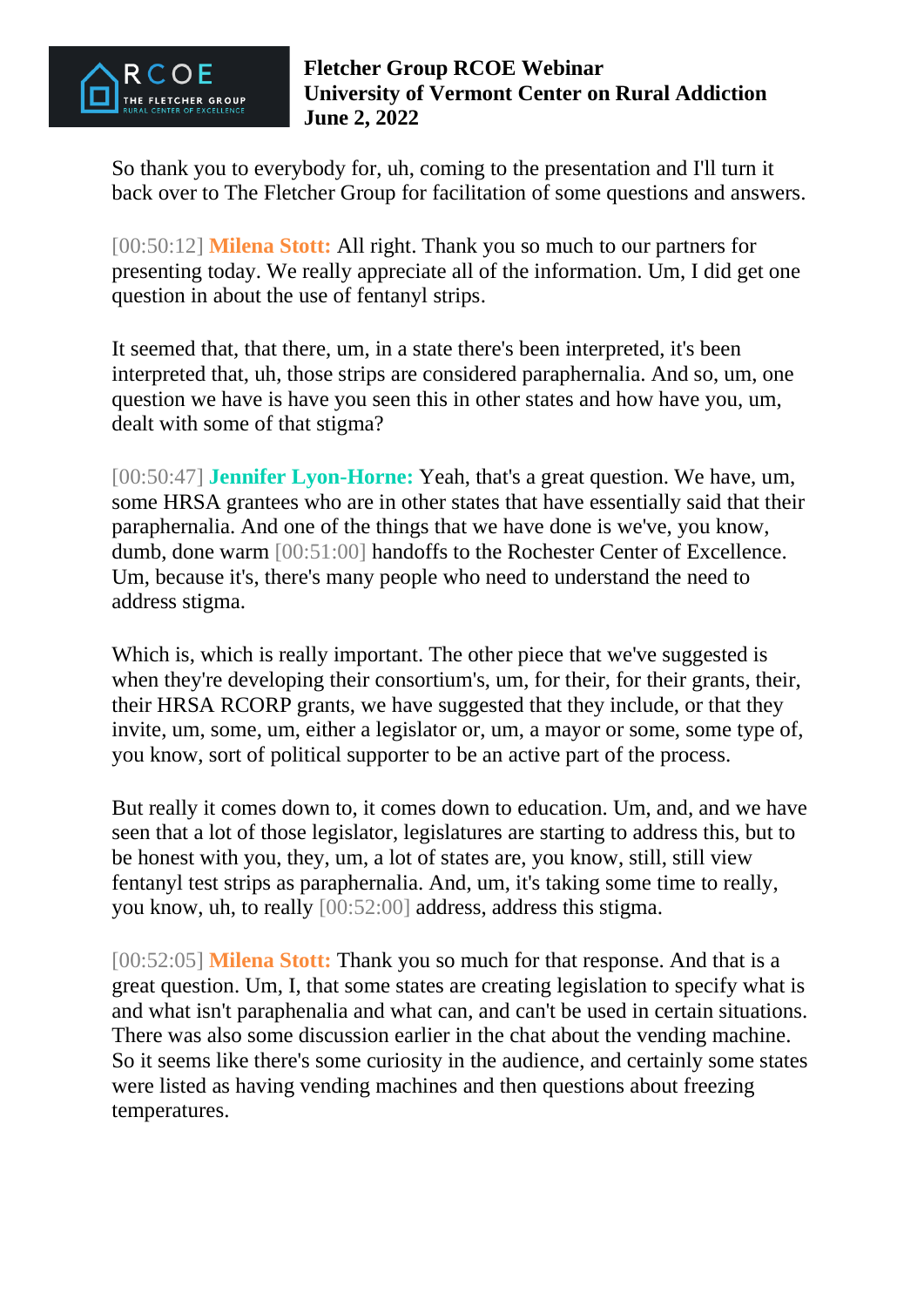

So I'm wondering if you could speak to freezing temperatures, I'd add that, you know, because of stigma, some law enforcement in certain areas has also expressed concern about carrying Narcan during freezing temperatures. Um, so maybe you could speak to some, um, conversations that you've had with communities to address the concern about the stability of Narcan.

[00:52:57] **Jennifer Lyon-Horne:** Sure. Um, so the first thing that we can, that I [00:53:00] can talk about a little bit is the vending machines I saw that Gretchen had, um, Gretchen who's on our team had responded. There are, there are a couple of different types of vending machines, at least with the company that we, that we kind of were we're looking into.

And so there are vending machines that are, um, that you can, you know, that are for the inside. They're not meant to handle the elements. And those are a little bit less, a little bit less expensive, but I think most of the vending machines that are being utilized especially, well, at least from what I was reading about in New York City is they're, um, they're purchasing the ones that are temperature controlled.

And they're, and they're also a little bit more hearty. So, um, in, in the tent, I think the cost is not, you know, significant if you sort of look at the big picture. Um, so I, I would certainly suggest looking, looking into that, but yeah, they're able to can to control the, um, the [00:54:00] climate of the vending machines, which is, which is pretty awesome.

And, you know, interestingly, I think it's, you know, up until a year ago, the wait time around the amount of time it would take to produce a vending machine and deliver it was, you know, really was about, uh, was a month to six weeks. But with a lot of states, really beginning to look into this, their production, um, you know, and, and, and time to deliver has certainly has, has gotten, has gotten longer.

Um, and in terms of them a lot. So, you know, we haven't, to be totally honest with you, we haven't done a ton of work around the freezing points of, um, and, and sort of, you know, the education for law enforcement. We have a lot of great community partners in Vermont that have been doing that work for a very, very, very long time with law enforcement and first responders.

There are, um, I did, you know, I mentioned that we were looking at some type of an insulated bag to [00:55:00] see, if it would keep the temperature above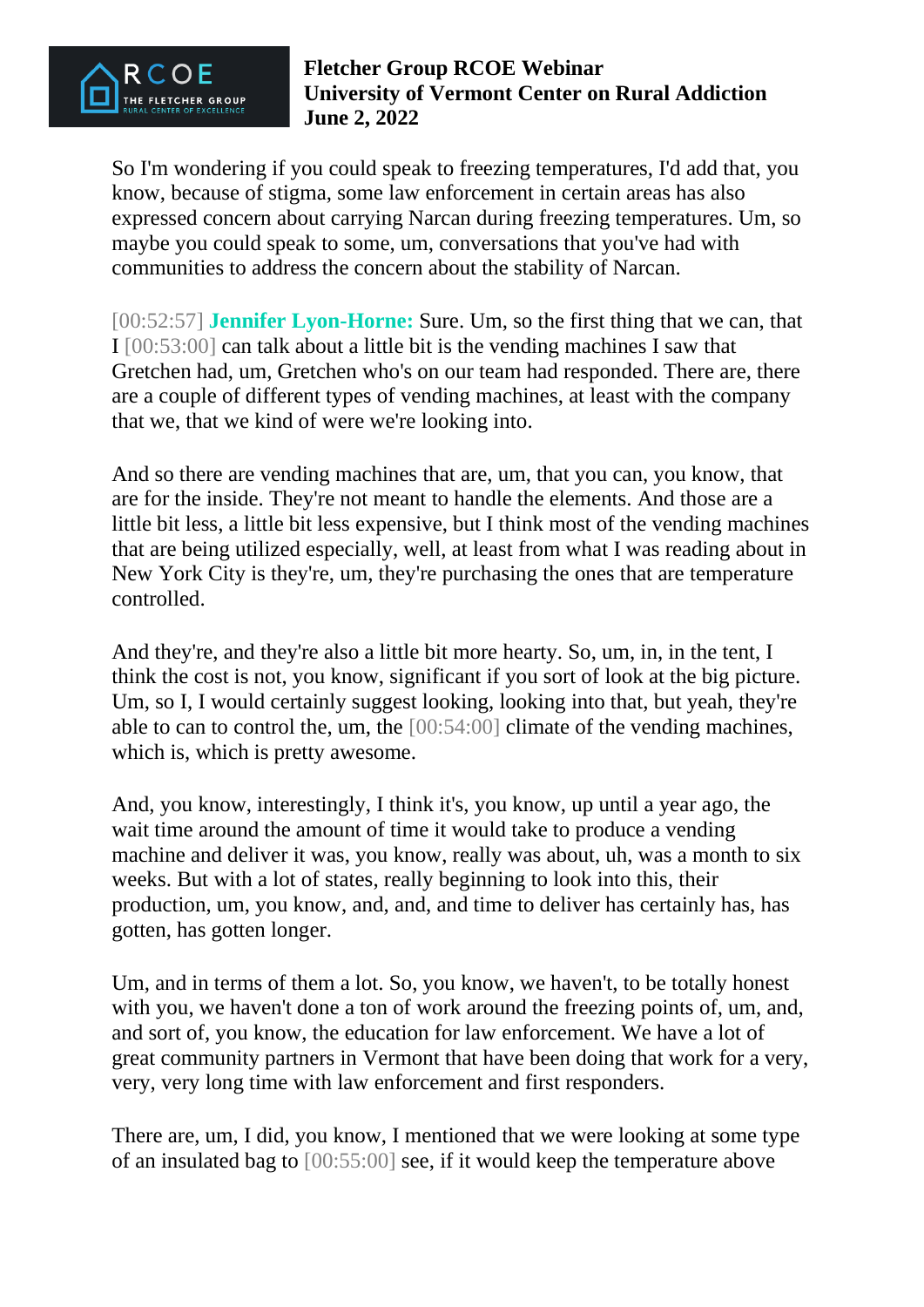

freezing. And ironically, I saw that there was some folks here from, or at least one person from Colorado. Um, there's one on one insulated bag in particular that it's looks like Colorado

um, first responders, even those who are working at ski, um, you know, at ski resorts are using these insulated, these insulated bags. So. I think we will be able to, in terms of the Nalox Boxes anyways, I think we're going to be able to figure out a way to have these mounted outside, to create 24 7 access for folks.

Um, and like I said, you know, we, we often, I mean, we can certainly give resources to first responders that, that help them to understand Naloxone and that freezing point, but we, we really do rely a lot on our community partners. Um, you know, who've been doing that work for a long time. I don't know if that answers the question, but.

[00:55:53] **Milena Stott:** Yeah, no, that is, that is great.

I also think about the importance of educating clients on the freezing [00:56:00] temperatures for their personal, for their personal kits. There was a question that came in around the cost of the vending machines and if there's any, um, knowledge of kind of the, the cost.

[00:56:12] **Jennifer Lyon-Horne:** Yeah. The one with that we were looking at, which would hold 300 doses of Naloxone was, and it was temperature controlled was about \$10,000.

And then to fill it with, um, you know, to completely fill it with the 300 doses would have been another \$10,000. So it was around the \$20,000 mark, which, you know, you know, if you think about all the money that we spend in terms of, you know, folks ending up in, in the emergency department because of overdoses, um, I mean, not to mention you cannot quantify the loss of life.

Um, it really is a relatively low cost. Um, you know, it's a, it's a low cost intervention, um, and approach, especially for, you know, legislators who [00:57:00] have the money out there that, you know, that pretty easily could earmark a couple of hundred thousand dollars to put vending machines in and around, um, you know, their town.

[00:57:10] **Milena Stott:** Okay, thank you so much for that. And then last question, and this should be a quick one, and then we have a video kind of at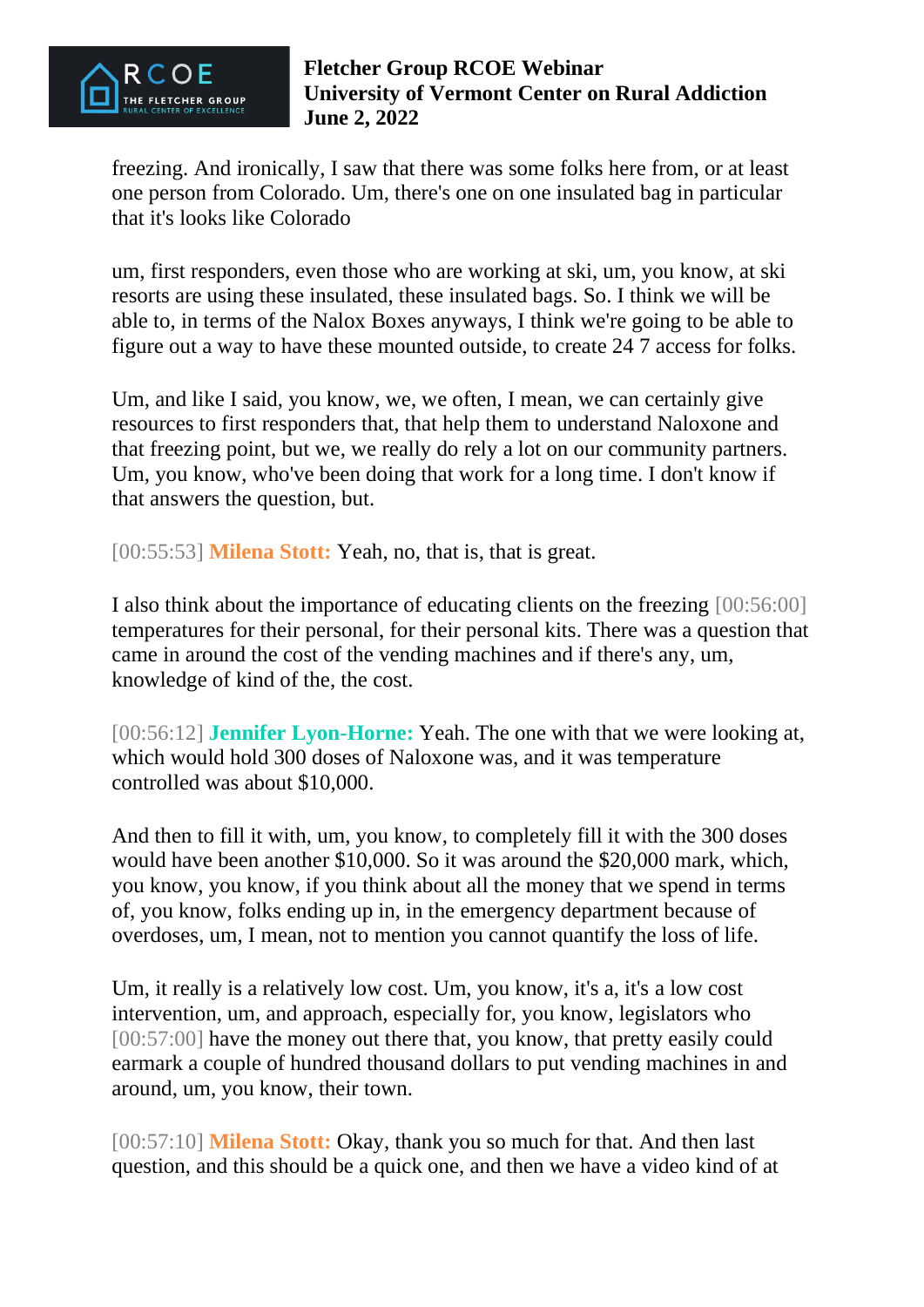

our conclusion. Um, we, we know that you mentioned the states where your area focuses. There was a question around, um, access to your toolkits and TA if you're from outside of those areas, those focus areas.

[00:57:29] **Jennifer Lyon-Horne:** Yeah. That's a great question. So, because, um, even though those are the states that we have been, you know, that we've done the baseline needs assessment and where the folk, our focus really has been. We have recently been expanding. We have recently been expanding our TA to any rural, um, Persa, designated rural county in the United States.

So we've talked with folks in Washington and Ohio and New Mexico and Texas, and, um, we're we're and North Dakota, South Dakota. So we're, we're happy to [00:58:00] connect with, with, um, with, with any folks that are in those designated areas.

[00:58:12] **Milena Stott:** Thank you so much. One last question. Costs for the individual items in the vending machine. Is there an answer about that?

[00:58:21] **Jennifer Lyon-Horne:** So we go through Emergent and Emergent is, um, is, would we, I think it's, I think we purchased the two doses of Naloxone costs, 63 or \$64 each. Um, an Emergent is the, is the actual company.

They have lots of other, you know, lots of other distributors, but we go through them and they're fast and they get the Naloxone out very quickly. Was that, that was the question. The specific question.

[00:58:51] **Gail Rose:** Yes, but the cost to the consumer, Jen.

[00:58:54] **Jennifer Lyon-Horne:** Oh, I so apologize. The cost of the consumers for everything actually that [00:59:00] we do that the center on rural addiction does is, is free.

We provide at no cost.

And the vending machines, um, the way they're set the company, this company set them up is that you would have to have most people you'd have to have like a personal code. What makes the most sense is just to have a code on the vending machine that would allow anybody to access that as much as they as much Narcan or Naloxone as they needed.